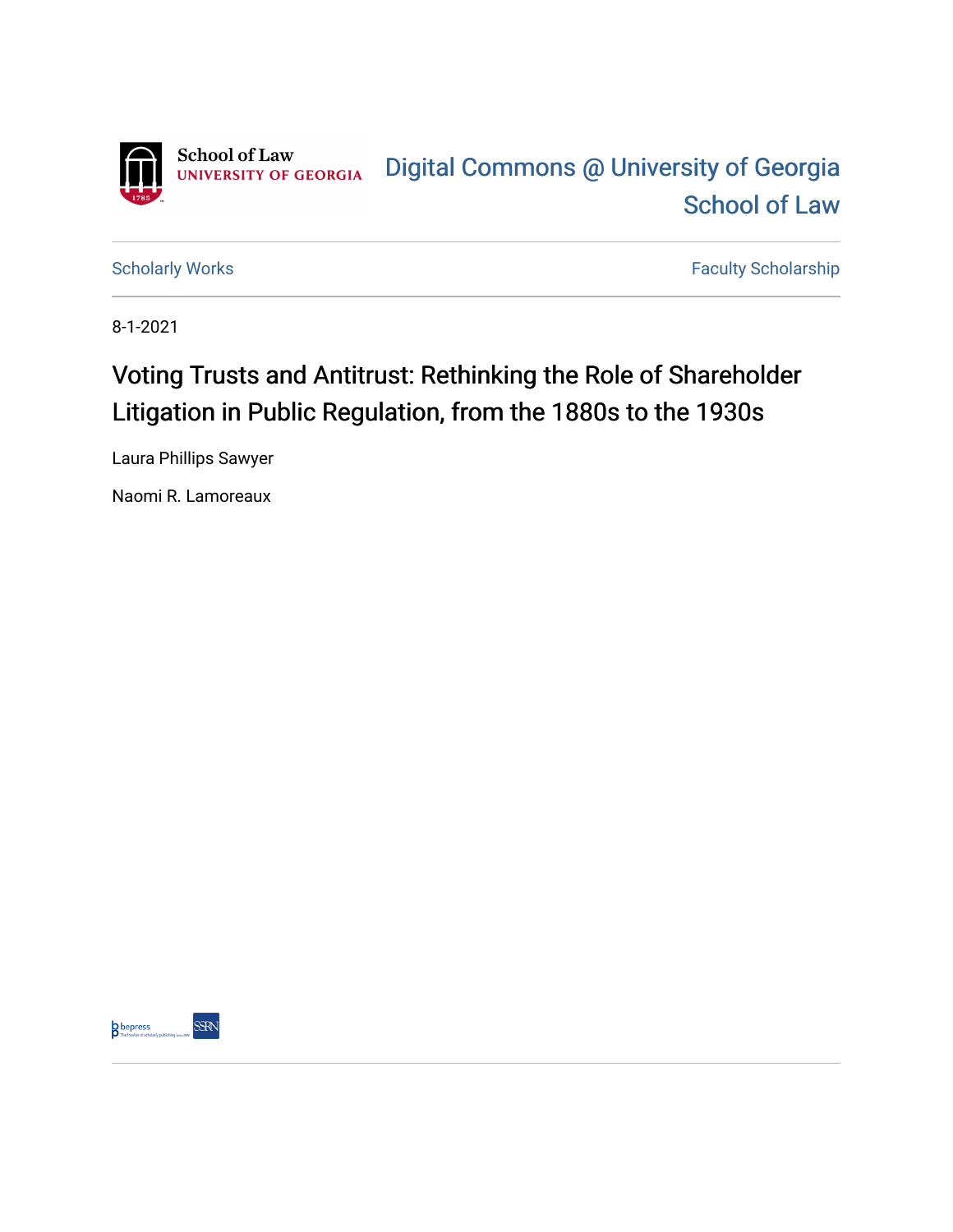# Voting Trusts and Antitrust: Rethinking the Role of Shareholder Litigation in Public Regulation, from the 1880s to the 1930s

# NAOMI R. LAMOREAUX AND LAURA PHILLIPS SAWYER

[T]he purchase by the American [Telegraph and Telephone] company, either in its own name or in the names of others, of the majority stock of the Kellogg [Switchboard and Supply] company with the purpose and intent of controlling the latter and putting it out of business as a competitor ... was an attempt to exercise a power which it did not have. ... [I]t would seem to follow that each and every stockholder in the latter company would have the right to say that the American company ... should be restrained.

—Justice Jacob W. Wilkin, Illinois Supreme Court (1906)<sup>1</sup>

#### 1. Dunbar v. American Telephone and Telegraph Co., 224 Ill. 9 (1906), at 25–26.

Naomi R. Lamoreaux is the Stanley B. Resor Professor of Economics and History, Yale University, a senior research scholar at the University of Michigan Law School, and a research associate at the National Bureau of Economic Research  $\leq$ naomi.lamoreaux $\left(\frac{\partial y}{\partial x}\right)$ . Laura Phillips Sawyer is an associate professor at the University of Georgia School of Law. She also holds a courtesy appointment in the Economics Department  $\leq$ LPhillipsSawyer@uga.edu>. The authors thank Edward Balleisen, Rudi Batzell, Christopher Bruner, Brian Cheffins, Sally Clarke, Eric Hilt, Louis Galambos, Joanna Grisinger, David Lamoreaux, Jonathan Levy, Gregory Mark, Ajay Mehrotra, William Novak, J.J. Prescott, Gautham Rao, Veronica Santarosa, Logan E. Sawyer, Elizabeth Tandy Shermer, Shaoul Sussman, Jesse Tarbert, and five anonymous referees for their helpful comments. The authors state that they have also benefited greatly from the questions and suggestions that they received during presentations at the 2018 annual meeting of the Business History Conference, the Harvard Business School conference on "New Perspectives on U.S. Regulatory History," the Newberry Library "History of Capitalism" seminar, the University of Georgia School of Law, and the Law and Economics Workshop at the University of Michigan Law School, and they give special thanks to Stephen Lamoreaux for producing the figure.

© The Author(s), 2021. Published by Cambridge University Press on behalf of the American Society for Legal History

doi:10.1017/S0738248021000304

Law and History Review August 2021, Vol. 39, No. 3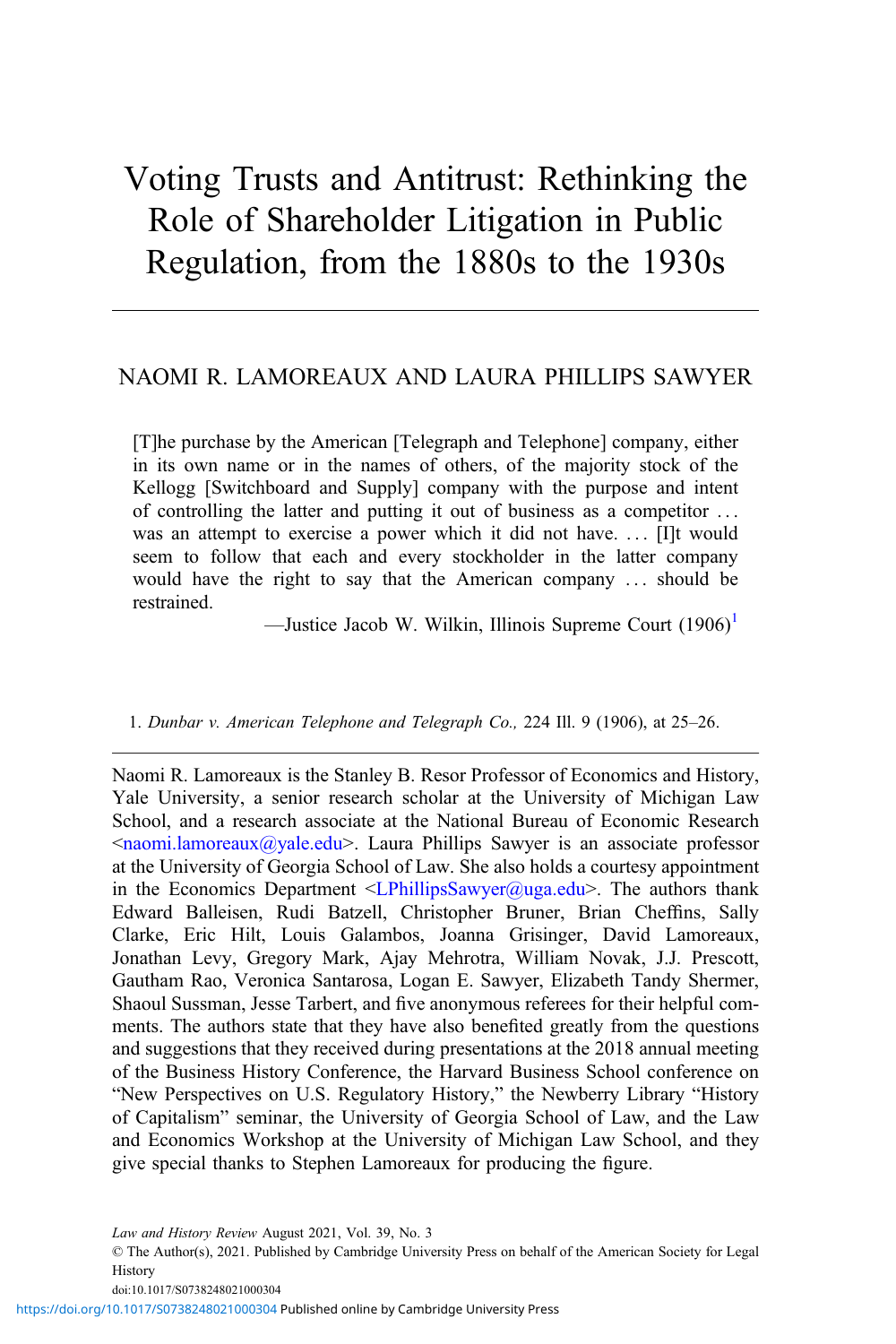In 1903 the American Telephone and Telegraph Company (AT&T) bought a majority interest in the Kellogg Switchboard and Supply Company, allegedly with the aim of eliminating competition in the telephone business. Perhaps it is not remarkable that the Illinois Supreme Court ruled this acquisition of an Illinois corporation to be illegal. What is noteworthy, however, is that the court took this step at the behest of a group of Kellogg's minority shareholders who had filed suit to block the deal. Judges had long responded skeptically to such actions, worried that shareholders would clog the courts with challenges to managers' decisions or, even worse, use the courts opportunistically to extract payouts from their companies. But they began to change their minds during the Great Merger Movement of the turn of the century. As thousands of previously competing firms disappeared into giant consolidations that controlled the lion's share of their industries, judges concerned about the increase in market power in the United States economy came to see "each and every stockholder" as a potential ally in the struggle against monopoly.

As we show in this article, judges went through a similar progression in their thinking about voting trusts; that is, agreements by which stockholders transferred their shares in a corporation, and the voting rights that went along with them, to one or more trustees who then exercised control. Initially judges had responded positively to such agreements, recognizing that they could further desirable goals such as ensuring managerial stability or inducing bankers to come to the aid of a company in financial distress. By the late nineteenth century, however, the Standard Oil Company and other large consolidations had demonstrated that voting trusts could also be used to evade state laws forbidding corporations from owning stock in other companies and to suppress price cutting by merging competitors into giant combines. After New Jersey famously liberalized its general incorporation statute to permit holding companies, this use of voting trusts abated, but by the 1910s, critics were again presenting evidence that the "money trust" was exploiting the device for purposes of economic domination. Both sets of revelations encouraged judges to rethink the legal rules governing voting trusts, and to restore market competition, they increasingly supported shareholders' attempts to invalidate these agreements.

Scholars have long understood that the American regulatory system differs from its European counterpart in the extraordinary extent to which it relies on private lawsuits. Political scientist Sean Farhang has shown, for example, that conflict with the president during the 1960s led Congress to build a "private enforcement regime" for the Civil Rights Act of 1964 by deliberately embedding provisions in the legislation that empowered any person "aggrieved" by discriminatory behavior to seek injunctive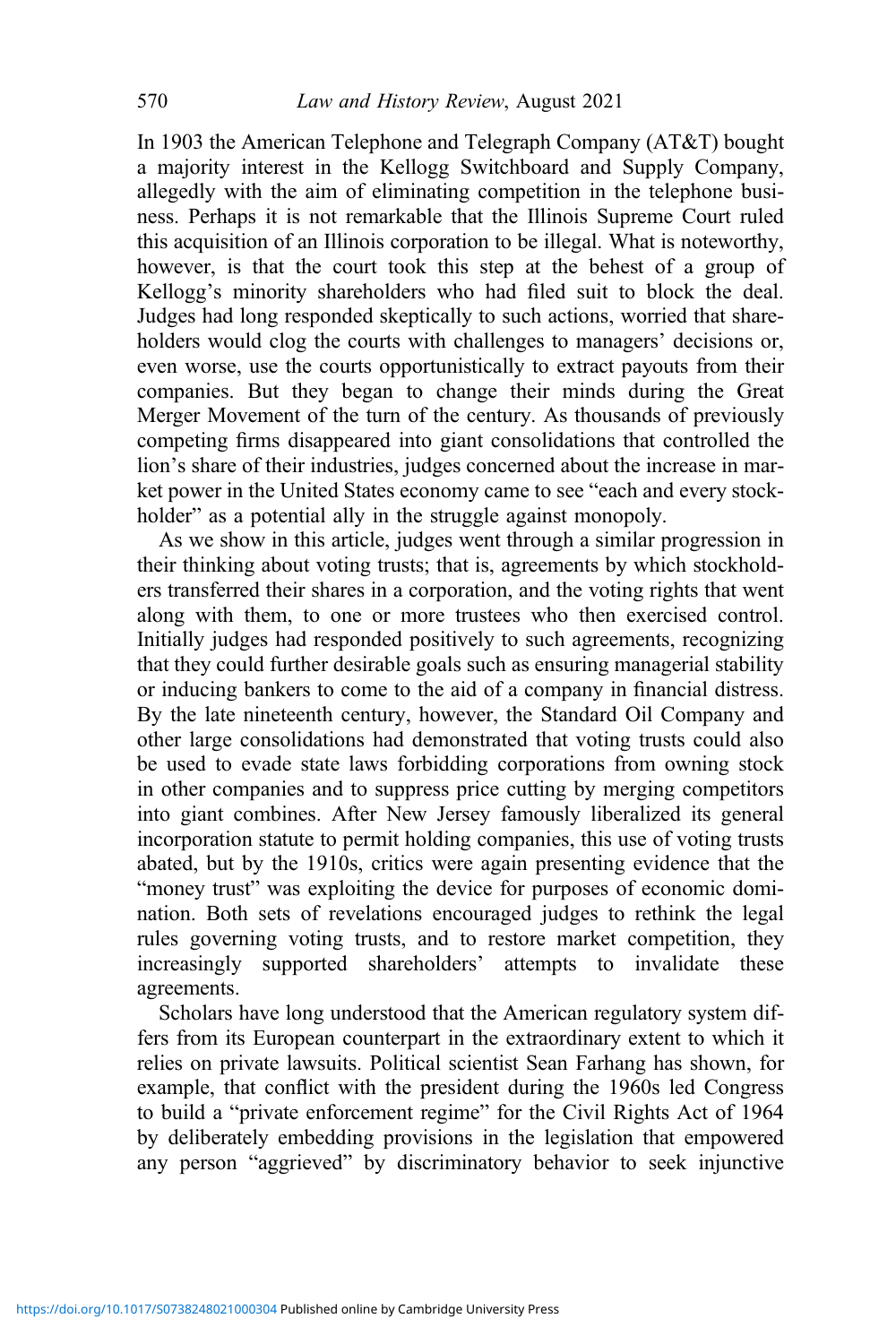relief.<sup>2</sup> Legal scholars have similarly highlighted the important role in American jurisprudence played by "private attorneys general." Judge Jerome Frank coined the phrase in a 1943 federal appeals court decision interpreting the Bituminous Coal Act of 1937, which granted standing to persons "aggrieved" by orders of the coal commission to appeal to the relevant federal circuit.<sup>3</sup> In fact, however, this type of regulatory design goes back at least to the False Claims Act of 1863, which authorized private citizens to sue and collect damages from individuals who defrauded the government.<sup>4</sup> It also played an important role in antitrust enforcement from the very beginning. The Sherman Act of 1890 gave any person or company injured by anticompetitive behavior the right to sue in federal court and recover treble damages, and most state antitrust statutes included similar inducements. Although the number of private antitrust suits filed over the next couple of decades was small by the standards of the late twentieth century, it surpassed contemporary prosecutions by federal and state officials combined. $5$ 

Important though these private antitrust actions were in the late nineteenth and early twentieth centuries, they were only part of the story of how private litigants advanced competition policy. As we show in this article, lawsuits brought by shareholders under state general incorporation laws also played a significant role in limiting anticompetitive conduct and extending the government's regulatory capacity, though one that has largely gone unnoticed in the literature. Whereas the literature on private enforcement regimes and private attorneys general highlights the conscious way in which legislatures harnessed private litigation for policy ends, we

2. Sean Farhang, The Litigation State: Public Regulation and Private Lawsuits in the U.S. (Princeton: Princeton University Press, 2010). See, for example, Title II, Sec. 204 (a) of the 1964 Civil Rights Act. See also Joseph F. DiMento, "Citizen Environmental Legislation in the States: An Overview," Journal of Urban Law 53 (1976): 413-61; and Karen Tani, "Training the Citizen-Enforcers of Disability Rights, 1978–1982: A Case Study in Law and Democracy," unpublished working paper (2019). More generally, see William J. Novak, "The Myth of the 'Weak' American State," American Historical Review 113 (2008): 752–72.

3. William B. Rubenstein, "On What a 'Private Attorney General' Is—And Why it Matters," Vanderbilt Law Review 57 (2004): 2129–73, at 2133–73; and Associated Indus. of N.Y. State v. Ickes, 134 F.2d 694 (1943), at 704.

4. John C. Coffee, Jr., Entrepreneurial Litigation: Its Rise, Fall, and Future (Cambridge, MA: Harvard University Press, 2015), 14.

5. Joseph E. Davies, Trust Laws and Unfair Competition (Washington, DC: Government Printing Office, 1916), 211–16; James May, "Antitrust Practice and Procedure in the Formative Era: The Constitutional and Conceptual Reach of State Antitrust Law, 1880– 1918," University of Pennsylvania Law Review 135 (1987): 495–593, at 503 n. 61; and Richard A. Posner, "A Statistical Study of Antitrust Enforcement," Journal of Law & Economics 13 (1970): 365–419, at 371.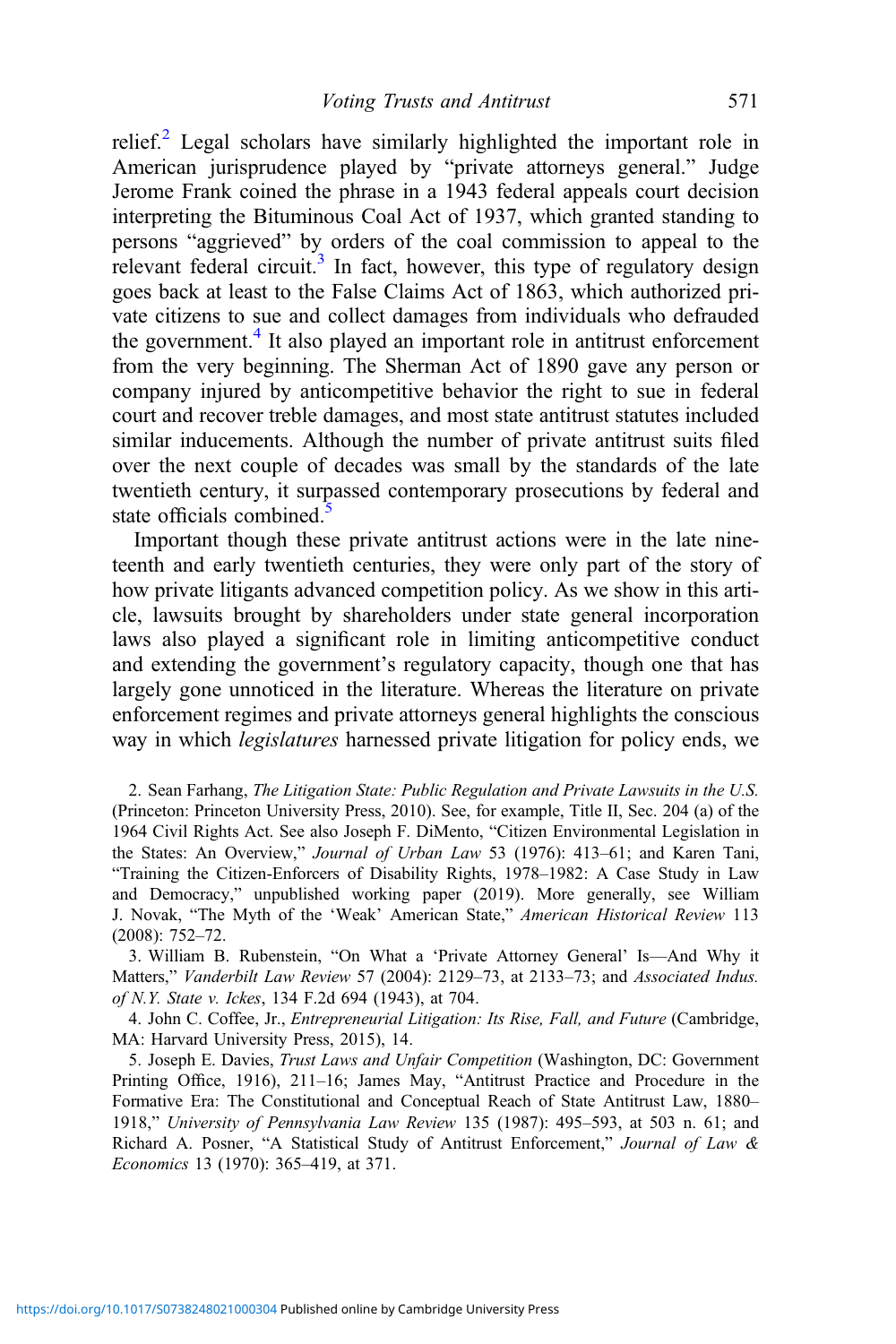extend this analysis by documenting for the case of antitrust law the parallel efforts that judges made to turn private civil suits in adjacent areas of the law into tools of regulatory policy. In the process, we also contribute to the growing body of literature challenging the conventional wisdom that the states, which early on had taken the lead in antitrust prosecutions, had largely ceded this terrain to the federal government by the early twentieth century. Scholars have documented the ongoing vigor of antitrust initiatives in states like Texas and Kansas and have shown that these efforts reshaped the structure of important national industries like petroleum.<sup>6</sup> We go beyond this literature by showing that state legislatures throughout the United States reinforced judges' initiatives by revising their corporation laws in ways that made it easier for shareholders to challenge anticompetitive mergers. More importantly, we show that legislatures responded to the legal uncertainty that judges' changing views of voting trusts produced by passing laws that effectively removed the devices from the monopolists' tool kit. In the end, we argue, these revisions to state incorporation statutes were as important as the Clayton Act in limiting finance capitalism's reach over the American economy. In combination with federal and state antitrust statutes, they exerted an enduring check on monopoly power in the United States economy.

#### The Ongoing Importance of State Antitrust Enforcement

Standard Oil sparked the antitrust movement in the 1880s when its lawyers figured out how to evade state prohibitions on holding companies by using a voting trust to consolidate the petroleum industry. Although courts generally allowed majority shareholders to form voting trusts to stabilize control in their own companies, exploitation of the device as a tool of horizontal combination was something new, and Standard's innovation inspired imitators in a number of industries, ranging from sugar to cottonseed oil to whisky to lead.<sup>7</sup> It also provoked a political backlash. Even before Congress enacted the Sherman Antitrust Act in 1890, more than a

<sup>6.</sup> For an overview, see Naomi R. Lamoreaux, "Antimonopoly and State Regulation of Corporations in the Gilded Age and Progressive Era," in Antimonopoly and American Democracy, ed. Daniel A. Crane and William J. Novak (New York: Oxford University Press, 2022), forthcoming.

<sup>7.</sup> Allan Nevins, Study in Power: John D. Rockefeller, Industrialist and Philanthropist (New York: Scribner, 1953), Vol. I, ch. 21; Harold F. Williamson and Arnold R. Daum, The American Petroleum Industry: The Age of Illumination, 1859–1899 (Evanston, IL: Northwestern University Press, 1959), 466–70; Ralph W. Hidy and Muriel E. Hidy, Pioneering in Big Business, 1882–1911 (New York: Harper & Brothers, 1955), 40–49;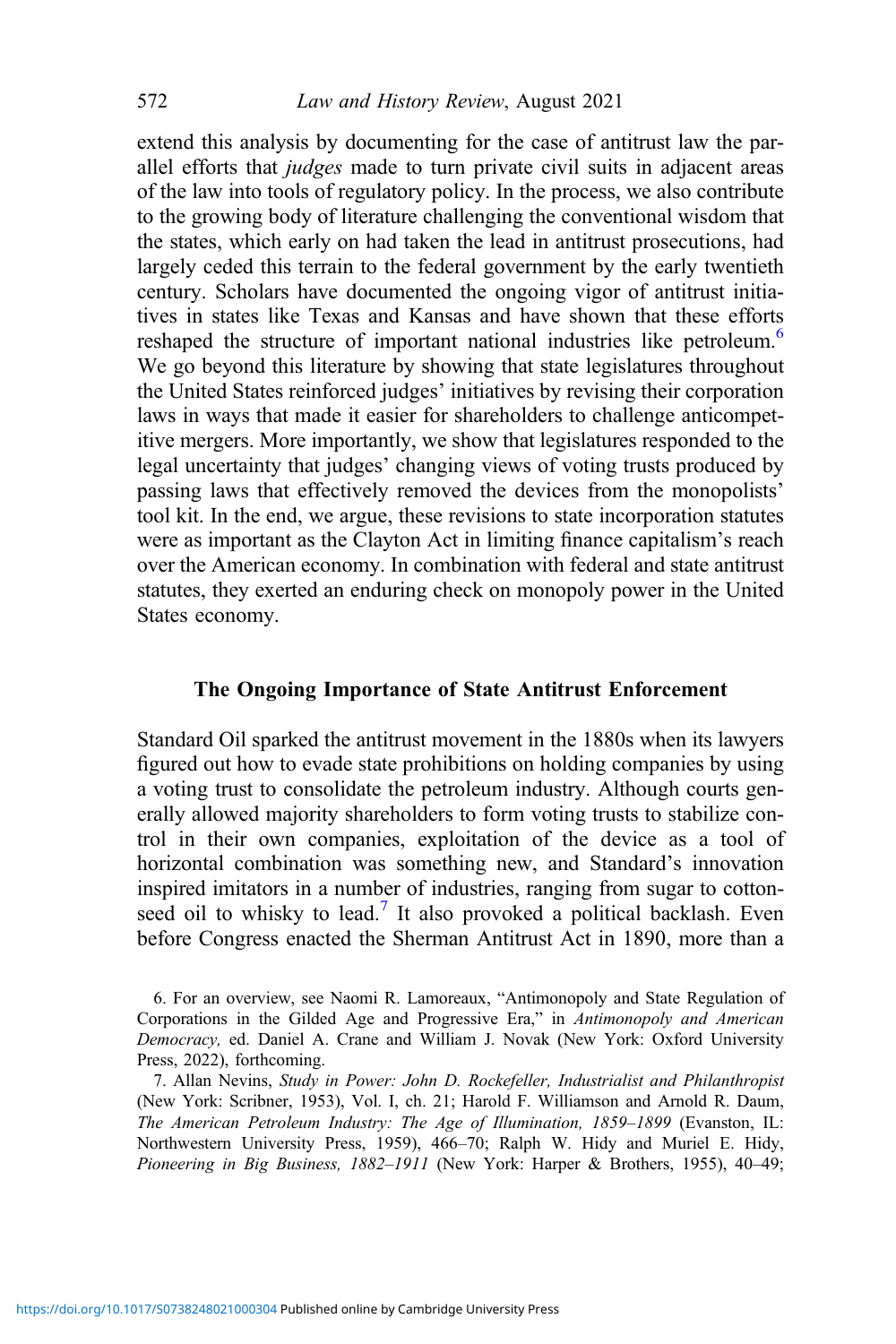dozen states had passed laws criminalizing combinations that restrained trade or aimed to create a monopoly, and most of the rest would follow over the next decade.<sup>8</sup> At the same time, state attorneys general began to launch *quo warranto* suits to revoke the charters of corporations that participated in trusts. Literally meaning "by what authority," quo warranto proceedings allowed state courts to dissolve corporations that joined combines on the grounds that the arrangements violated the terms of their charters.<sup>9</sup> All that prosecutors had to document was the *ultra vires* character of the agreement—not the extent to which it restrained trade. As New York's high court declared in a case involving the sugar trust, "[T]he defendant corporation has violated its charter and failed in the performance of its corporate duties. ... Having reached that result, it becomes needless to advance into the wider discussion over monopolies and competition and restraint of trade."<sup>10</sup>

The ability to bring quo warranto suits meant that states had a powerful weapon to wield against combines that the federal government did not possess. Some contemporaries believed that the states' regulatory powers over corporations took precedence over, and hence constrained, those of the federal government. Others worried that federal intervention would undermine states' authority over their corporate creatures. As legal historian Charles McCurdy has shown, Chief Justice Melville Fuller's infamous distinction between manufacturing and commerce in United States  $v. E. C.$  Knight (1895), a federal antitrust suit against the sugar trust, was a deliberate effort to preserve the states' power to regulate corporations. If the Supreme Court had invoked the Constitution's commerce clause to break up the trust, it would have pre-empted state law, creating what Fuller feared would be a legal vacuum. Contemporaries tried several times to resolve the problem by securing a federal incorporation law, but these efforts failed. $11$ 

and William W. Cook, "Trusts": The Recent Combinations in Trade, their Character, Legality and Mode of Organization ... (New York: L. K. Strouse & Co., 1888).

<sup>8.</sup> Morris D. Forkosch, Antitrust and the Consumer (Enforcement) (Buffalo: Dennis, 1956), 220–31, 412–32; and Henry R. Seager and Charles A. Gulick, Jr., Trust and Corporation Problems (New York: Harper, 1929), 51, 339–66.

<sup>9.</sup> May, "Antitrust Practice and Procedure"; and Paul Nolette, "Litigating the 'Public Interest' in the Gilded Age: Common Law Business Regulation by Nineteenth-Century State Attorneys General," Polity 44 (2012): 373–99.

<sup>10.</sup> People v. North River Sugar Refining Co., 121 N.Y. 582 (1890), at 626.

<sup>11.</sup> Charles W. McCurdy, "The Knight Sugar Decision of 1895 and the Modernization of American Corporation Law, 1869–1903," Business History Review 53 (1979): 304–42; Naomi R. Lamoreaux, The Great Merger Movement in American Business, 1895–1904 (New York: Cambridge University Press, 1985), ch. 6; Melvin I. Urofsky, "Proposed Federal Incorporation in the Progressive Era," American Journal of Legal History 26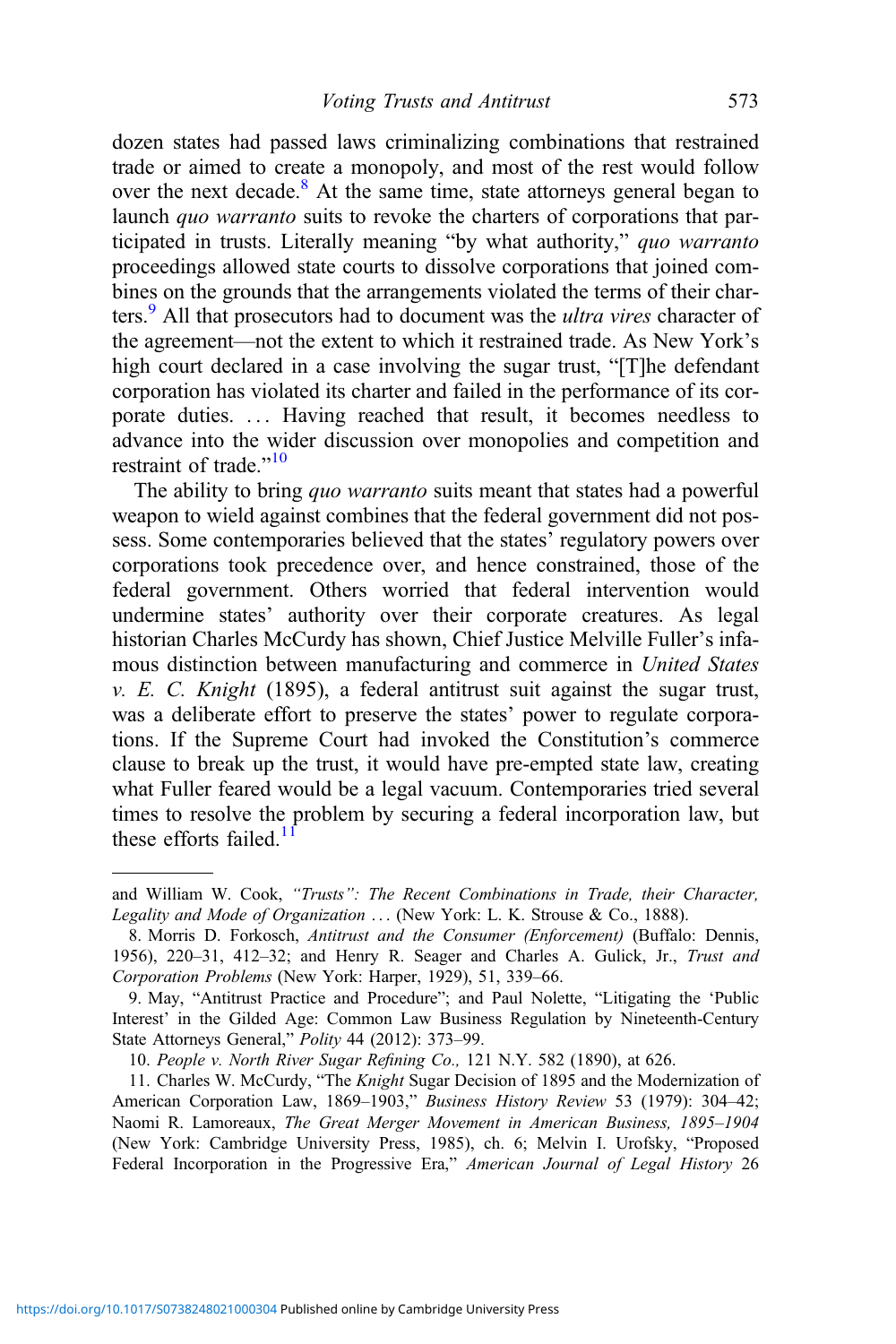Notwithstanding Fuller's concern, the locus of antitrust activity shifted during the early twentieth century from the states to the federal government. Scholars have advanced three related explanations for this development: New Jersey's liberalization of its general incorporation laws and the resulting regulatory race to the bottom, states' reluctance to inflict harm on their domestic economies by prosecuting combines chartered in other states, and states' increasing inability to control businesses operating in broader national or even international markets.<sup>12</sup> Although the heightened importance of federal antitrust initiatives was certainly very real, more recent scholarship has cast doubt on these explanations, highlighting the ongoing vigor with which at least some states continued to pursue antitrust agendas and suggesting that the literature has exaggerated the extent to which states raced to the bottom. What emerges from this newer research is not a simple story of a shift from state to federal authority, but rather a more complex political-economic analysis that points to the persistence of variation across states in the extent and significance of antitrust activity.<sup>13</sup>

Most state attorneys general were popularly elected. They had considerable discretion about whether or not to proceed against trusts, and they responded to the enormous political pressures to which they were subject in heterogeneous ways. At one extreme, Ohio's attorney general filed suit to dissolve the Standard Oil Company despite overt threats to his political future from Republican Party bosses.<sup>14</sup> At the other, Massachusetts' top lawyer resisted a concerted newspaper campaign that he take action against the trusts.<sup>15</sup> New York's attorney general went after the

<sup>(1982): 160</sup>–83; Arthur M. Johnson, "Antitrust Policy in Transition, 1908: Ideal and Reality," Mississippi Valley Historical Review 48 (1961): 415–34; Martin J. Sklar, The Corporate Reconstruction of American Capitalism, 1890–1916: The Market, the Law, and Politics (New York: Cambridge University Press, 1988), 228–85; and Daniel A. Crane, "The Dissociation of Incorporation and Regulation in the Progressive Era and the New Deal," in Corporations and American Democracy, ed. Naomi R. Lamoreaux and William J. Novak (Cambridge, MA: Harvard University Press, 2017), 109–38.

<sup>12.</sup> US Commissioner of Corporations, "Report," House Doc 165, 58th Cong. 3d Sess. (Washington, DC: Government Printing Office 1904), 40; Lamoreaux, Great Merger Movement, ch. 6; Herbert Hovenkamp, Enterprise and American Law, 1836–1937 (Cambridge, MA: Harvard University Press, 1991), esp. ch. 20; Herbert Hovenkamp, "State Antitrust in the Federal Scheme," Indiana Law Journal 58 (1983): 375–432; William G. Roy, Socializing Capital: The Rise of the Large Industrial Corporation in America (Princeton: Princeton University Press, 1997).

<sup>13.</sup> May, "Antitrust Practice and Procedure"; and Lamoreaux, "Antimonopoly and State Regulation of Corporations."

<sup>14.</sup> Bruce Bringhurst, Antitrust and the Oil Monopoly: The Standard Oil Cases, 1890-1911 (Westport, CT: Greenwood Press, 1979), 14.

<sup>15.</sup> Nolette, "Litigating the Public Interest," 395.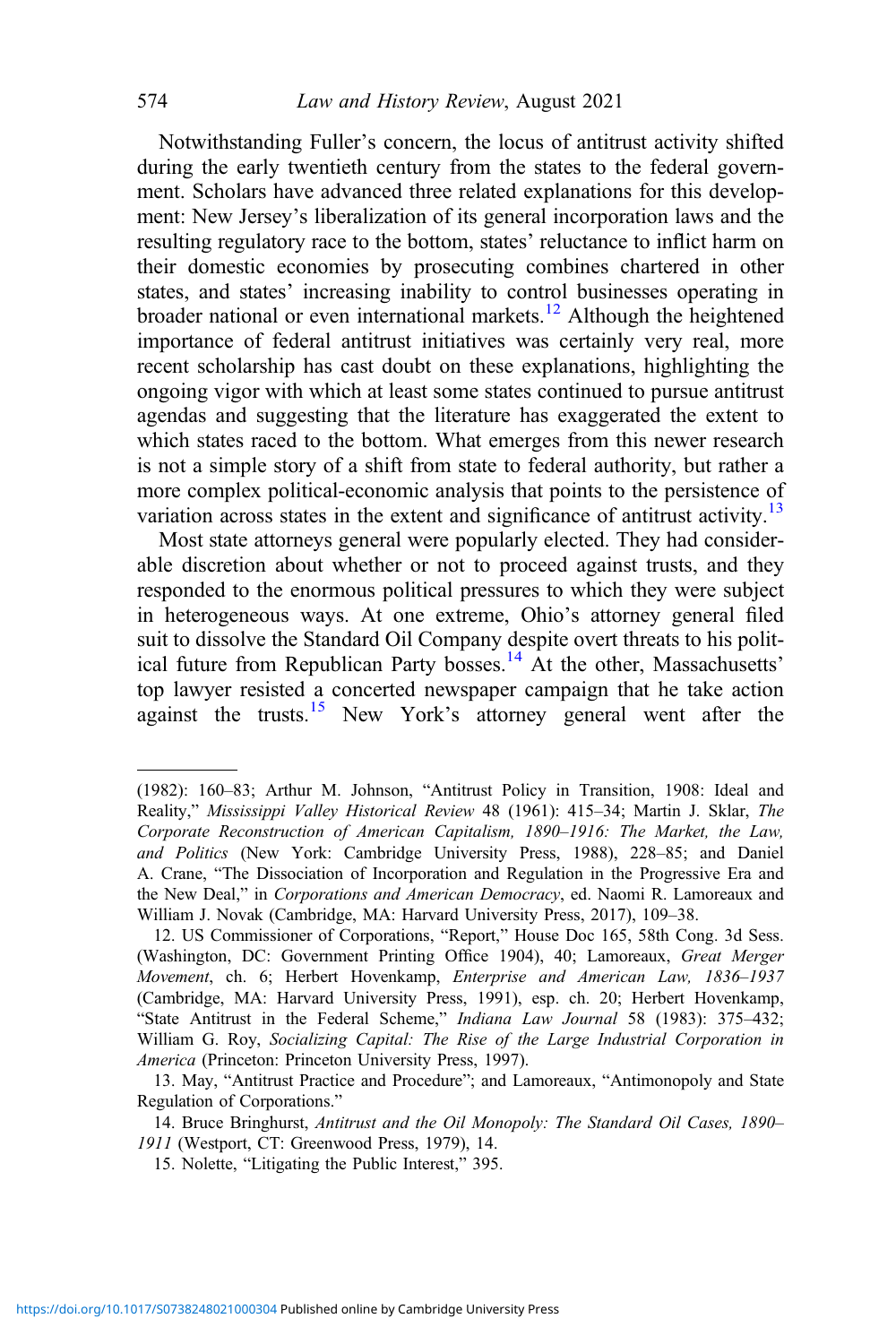American Sugar Refining trust when it sought to close down a company in the state, but none of his predecessors had taken any action against the combine, even though it had existed for some years and controlled all the sugar refineries in the state. Nor did New York officials bring suit against any of the other trusts that, like Standard Oil and the Cotton Oil Trust, maintained headquarters in New York City.<sup>16</sup>

This variation continued through the first several decades of the twentieth century. Some of the states that pursued quo warranto actions in the 1880s and 1890s became relatively quiescent in the new century (Pennsylvania is a good example), but other states stepped up their activities.<sup>17</sup> Texas's antitrust initiative in petroleum, which played a major role in restructuring that industry, began after the discovery of the Spindletop oil field in 1901 and continued for several decades after the United States Supreme Court broke up the Standard Oil Company in  $1911$ .<sup>18</sup> Missouri and Kansas joined Texas's attack on Standard and then took on other trusts, most notably International Harvester.<sup>19</sup> Other states also moved against these companies, with as many as thirteen state attorneys general meeting in St. Louis in 1907 to coordinate their prosecutions. $20$ These lawsuits were sufficiently bothersome that International Harvester and other affected companies repeatedly appealed them (mostly unsuccessfully) to the United States Supreme Court, claiming that the prosecutions violated the Fourteenth Amendment's due process and equal protection clauses. $2<sup>1</sup>$ 

Regardless of their determination to challenge the trusts, state attorneys general commonly lacked the funds and administrative capacity needed for

16. Wayne D. Collins, "Trusts and the Origins of Antitrust Legislation," Fordham Law Review 81 (2013): 2279–348, at 2327–28.

17. For general overviews, see J. J. Speight and Nathan B. Williams, Laws on Trusts and Monopolies: Domestic and Foreign, with Authorities, revised ed. (Washington, DC: Government Printing Office, 1914); and Marketing Laws Survey, State Antitrust Laws (Washington, DC: Government Printing Office, 1940).

18. Joseph A. Pratt, "The Petroleum Industry in Transition: Antitrust and the Decline of Monopoly Control in Oil," Journal of Economic History 40 (1980): 815–37; Joseph A. Pratt and Mark E. Steiner, "'An Intent to Terrify': State Antitrust in the Formative Years of the Modern Oil Industry," Washburn Law Journal 29 (1990): 270–89; Jonathan W. Singer, Broken Trusts: The Texas Attorney General versus the Oil Industry, 1889–1909 (College Station: Texas A&M University Press, 2002); and William R. Childs, The Texas Railroad Commission: Understanding Regulation in America to the Mid-Twentieth Century (College Station: Texas A&M University Press, 2005).

19. Steven L. Piott, The Anti-Monopoly Persuasion: Popular Resistance to the Rise of Big Business in the Midwest (Westport, CT: Greenwood Press, 1985).

20. Nolette, "Litigating the Public Interest," 392–93.

21. Ruth H. Bloch and Naomi R. Lamoreaux, "Corporations and the Fourteenth Amendment," in Corporations and American Democracy, 286-325, at 296-97.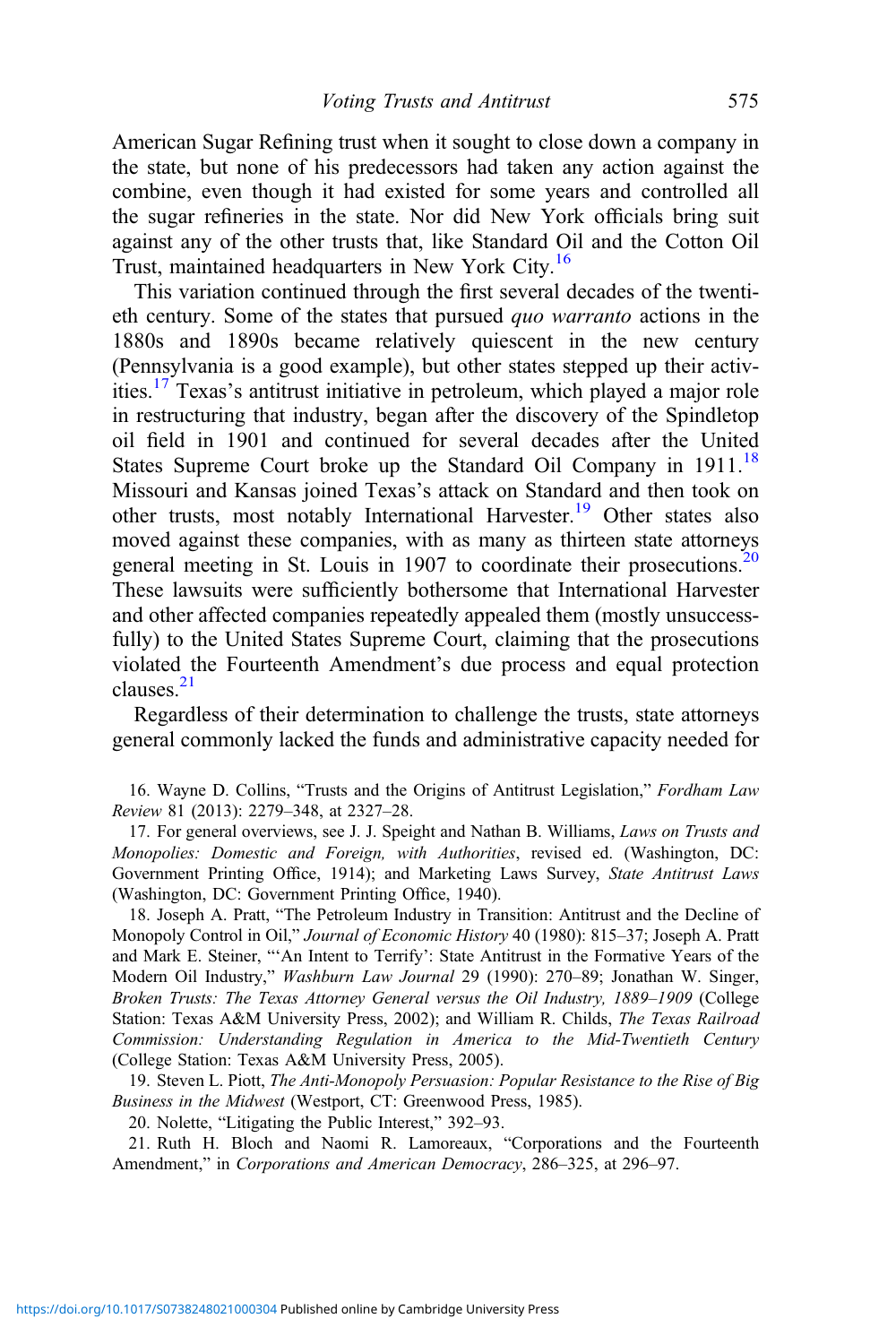effective enforcement. As a result, some of the early quo warranto suits depended on private parties to initiate the complaint, coordinate the investigation, and/or fund the proceedings. Illinois's victory against the Chicago Gas Trust, for example, owed much to the activism of the Citizens' Association of Chicago (CAC), a municipal reform league. The state's 1872 general incorporation law stipulated that corporations could only be formed for legal purposes, and required them to declare their purpose along with other information when registering with the secretary of state.<sup>22</sup> Yet no official in that office seems to have noticed that the Chicago Gas Trust Company, organized in 1887, aimed to control all the gas companies in the city, contrary to law. Francis Peabody, the CAC's president, brought this fact to the attention of Attorney General George Hunt in 1888 and asked him to bring suit against the illegal corporation. Hunt agreed with Peabody's assessment and, when the CAC also offered to pay for a special assistant, brought a quo warranto suit against the company and won.<sup>23</sup> Taking the CAC's position, Justice Benjamin Magruder of the Illinois Supreme Court declared, "To create one corporation that it may destroy the energies of all other corporations of a given kind, and suck their life blood out of them, is not a 'lawful purpose.'" The court ordered the company dissolved. $24$ 

Over time most states took steps to build up their antitrust capabilities by increasing funding and staffing of the attorney general's office.<sup>25</sup> Some states also created new administrative bodies to scrutinize corporate charters and enforce conformity with both general incorporation and antitrust laws. For example, in 1898 Kansas created a charter board to review applications for charters by domestic companies and also all requests by foreign (out-of-state) corporations to do business in the state.<sup>26</sup> Some states even wrote provisions into their constitutions mandating the creation of "corporation commissions" responsible for regulating railroads and utilities but also for overseeing corporations more generally. For example, Oklahoma's 1907 constitution mandated that "[t]he records, books, and

22. Illinois General Assembly, "An Act concerning corporations," in force July 1, 1872, §1–2. Unless otherwise noted, all citations to state laws are from the Session Laws collected by Heinonline, <https://www.heinonline.org/HOL/Index?index=sslusstate&collection=ssl>.

23. Illinois Attorney General, Biennial Report (Springfield, IL: H. W. Rokker, 1890), 34–41. Pennsylvania similarly obtained assistance from an association of independent oil producers in bringing its suit against Standard Oil. See Chester M. Destler, Roger Sherman and the Independent Oil Men (Ithaca, NY: Cornell University Press, 1967), 83–193.

24. People v. Chicago Gas Trust, 130 Ill. 268 (1889), at 298.

25. These increases can be tracked in the regular reports filed by state attorneys general, most of which are available on hathitrust.org.

26. Kansas Attorney General, Twelfth Biennial Report (Topeka: W. Y. Morgan, 1900), 13–14.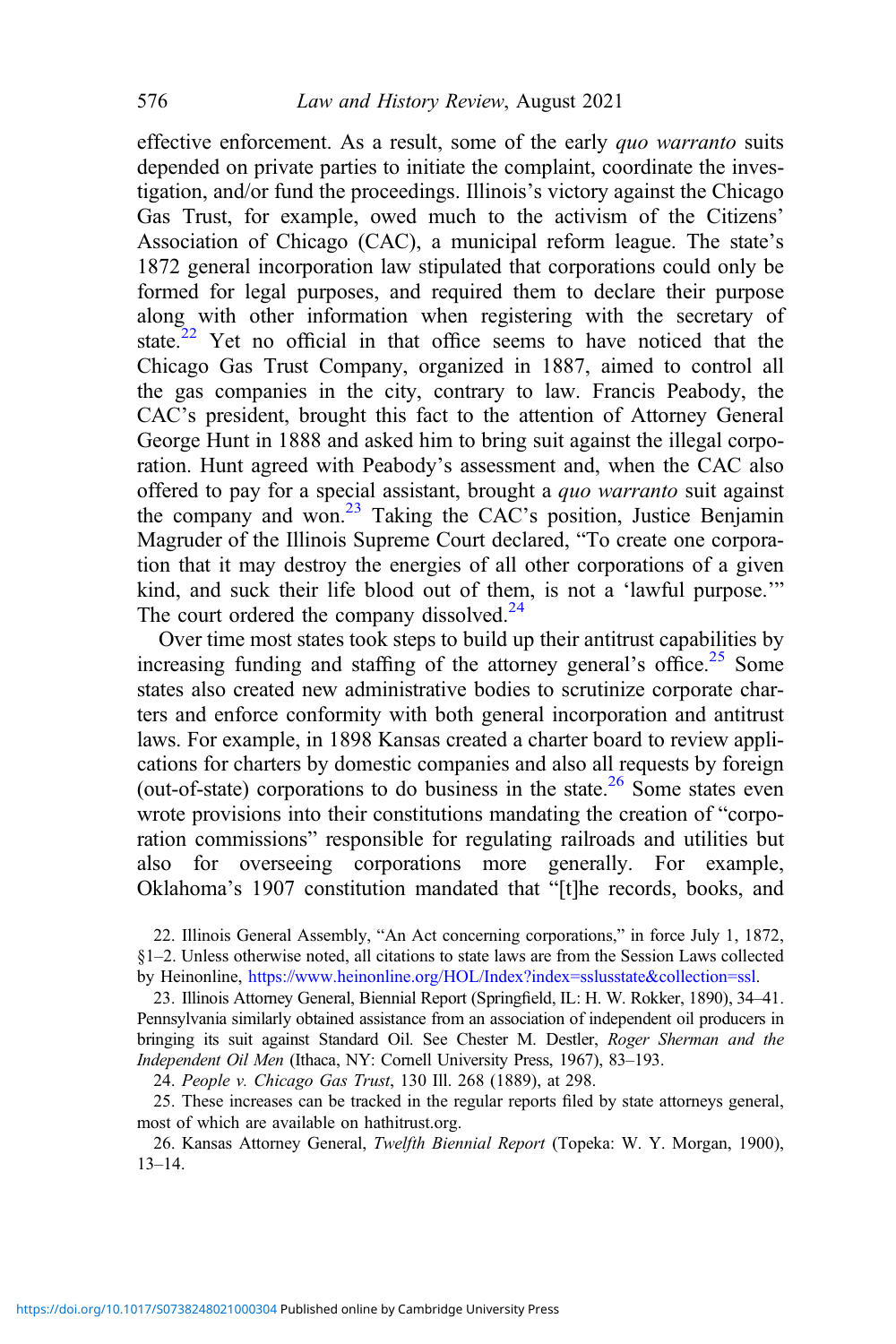files of all corporations shall be, at all times, liable and subject to the full visitorial and inquisitorial powers of the State." It vested these powers in a commission, to which any resident could submit grievance. $27$ 

Despite these investments, attorneys general complained that their budgets were not sufficient for effective enforcement, and they probably were not. Even in Texas, a state with many successful antitrust prosecutions, the attorney general's office was woefully underfunded. Texas compensated for the lack of administrative capacity at the top by granting district and county attorneys a share of any damages from antitrust suits, thus providing "an undersized attorney general's department with investigators."<sup>28</sup> Other states imposed statutory obligations on local officials to aid in antitrust enforcement, and most also included incentives in their antitrust laws for private parties injured by anticompetitive behavior to sue.<sup>29</sup> In addition, as we will show in the next section, shareholders might be enlisted in the struggle against the trusts.

#### The Antitrust Applications of Shareholders' Derivative Suits

If state attorneys general lacked the capacity (or the will) to ensure that corporations conformed to the law, there was still the possibility that shareholders would take action under state incorporation statutes or more general principles of law and equity. Shareholders had two basic ways to proceed. They could bring *direct action* suits in a court of law if the corporation's officers had violated their rights, for example, by preventing them from voting at a general meeting or denying them access to the corporation's books. Shareholders could also file derivative suits in a court of equity if they had evidence that the corporation's officers and directors had engaged in illegal or fraudulent activities to the detriment of the firm. In the latter case, the injured party was technically the corporation itself, but shareholders had legal standing to sue if they could show that the corporation was under the control of the alleged wrongdoers.<sup>30</sup> Although most shareholders' suits involved disputes over internal business decisions that

27. Oklahoma, 1907 Constitution, Art. 2, Sec. 28, and Art. 9, Sec. 15–25. For similar provisions, see New Mexico, 1911 Constitution, Art. 11; and Arizona, 1912 Constitution, Art. 14, Sec. 8 and 17, and Art. 15. For the text of these constitutions, see the NBER/Maryland State Constitutions Project, <http://www.stateconstitutions.umd.edu/index.aspx>.

28. Singer, Broken Trusts, 219–220, 293 n25.

29. "Legislation: A Collection and Survey of State Anti-Trust Laws," Columbia Law Review 32 (1932): 347–66, at 361–62; Davies, Trust Laws and Unfair Competition, 211–16.

30. J. B., "Distinguishing between Direct and Derivative Shareholder Suits," University of Pennsylvania Law Review 110 (1962): 1147–57.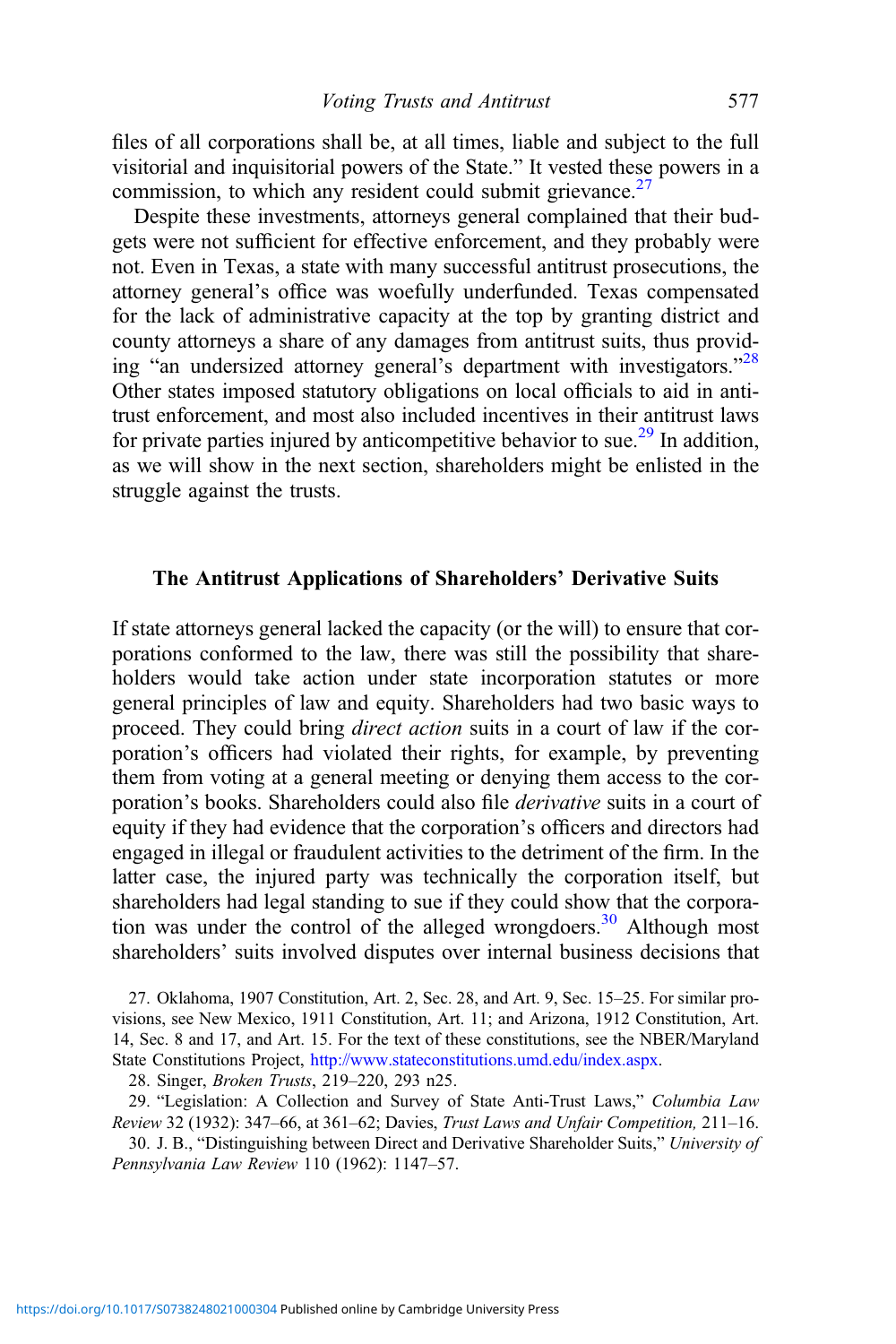had nothing to do with competition policy, during the merger waves of the late nineteenth and early twentieth centuries, combines often acquired businesses with the aim of shutting them down—what is today referred to as a "killer acquisition." Shareholders who were adversely affected by the closings sometimes launched derivative suits to block the mergers, claiming that the majority was using its voting control for illegal purposes. In this way, private suits about corporate governance might advance broader antitrust goals.

Nineteenth-century policy makers understood that shareholders could serve as a check on those in control of corporations, and for this reason, many states imposed voting rules that boosted the power of minority shareholders.<sup>31</sup> But policy makers also worried that self-interested shareholders might use litigation to extract more than their fair share of corporate revenues. Mergers were particularly problematic because, under common-law rules, they required shareholders' unanimous consent and hence gave unscrupulous owners the ability to block profitable deals unless they were paid off. Following New Jersey's lead in 1888, most states solved this problem by enacting statutes that routinized the merger process, setting a voting threshold for approval and providing a procedure for buying out dissenting stockholders. The voting threshold could be lower or higher depending on where policy makers wanted to set the balance of power between shareholders and directors. New Jersey's law required only a simple majority vote, but Massachusetts, Illinois, and California mandated two thirds.<sup>32</sup>

Derivative suits posed similar trade-offs. On the one hand, judges recognized that the purpose of these suits was to provide shareholders with a remedy against exploitation by corporate directors. On the other, they worried that shareholders would use these challenges opportunistically to extract payouts or that the courts would be deluged with cases from shareholders who disagreed with directors' business strategies. These concerns led judges to

31. The most common method was to mandate cumulative voting, whereby shareholders received as many votes as there were directors being elected and had the option of spreading them over an equal number of candidates, voting them all for one candidate, or anything in between. By 1900, seventeen states had such rules. Charles M. Williams, Cumulative Voting for Directors (Boston: Graduate School of Business Administration, Harvard University, 1951), 20.

32. New Jersey General Assembly, "An Act relating to the consolidation of corporations ...," approved April 17, 1888; Massachusetts General Court, "An Act relative to business corporations," approved June 17, 1903, §40; Illinois General Assembly, "An Act in relation to corporations for pecuniary profit," approved June 28, 1919, §67; and California General Assembly, "An Act substituting for the existing title one of part four of division first of the Civil Code ...," approved June 12, 1931, §361. See also William J. Carney, "Fundamental Corporate Changes, Minority Shareholders, and Business Purposes," American Bar Foundation Research Journal 1980 (1980): 69–132.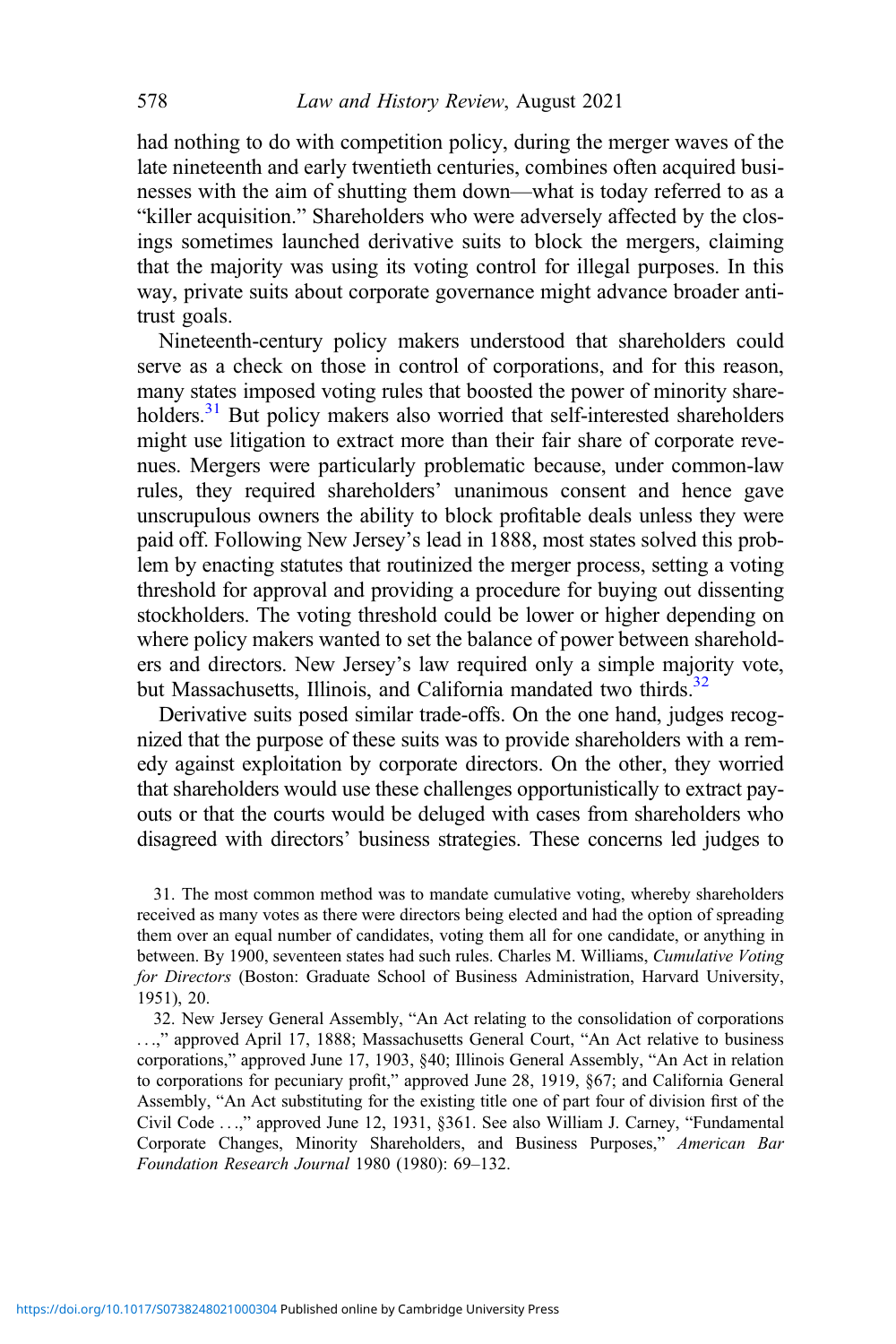impose high evidentiary requirements for such actions. Not only did shareholders have to demonstrate that they had no means of addressing the problem through normal corporate governance procedures, but they also had to show that the directors' behavior was illegal or fraudulent. If the disagreement was simply a matter of "business judgment," then the courts would not intervene, even if the corporation sustained heavy losses.<sup>33</sup>

In the early years of the antitrust movement, the high bar that judges applied to derivative suits carried over to cases involving anticompetitive mergers. In 1891, for example, a Louisiana court rebuffed a minority shareholder in the Bienville Oil Works, who sued to recover damages after the company was dissolved and its assets sold to the American Cotton Oil Trust. Four years earlier, a district court in the Parish of Orleans had issued an injunction prohibiting the trust from doing business in Louisiana because it had not incorporated under state laws, paid no taxes, and aimed to monopolize Southern oil mills.<sup>34</sup> Piggybacking on this ruling, the Bienville shareholder claimed that the directors had, "by a secret and fraudulent combination and bargain with the American Oil Trust, an alleged unlawful organization," transferred their stock to the trust "to subserve its own interests, and in disregard of their obligations to the other stock holders and in violation of their rights, have thus wrecked the company, thereby destroying the value of its stock other than that held by the trust."<sup>35</sup> The Louisiana Supreme Court determined, however, that the plaintiff—"an unfortunate and improvident loser"—could have followed the other stockholders' example and exchanged his shares for certificates in the trust. Even after the deadline for the exchange expired, he had been offered some money for his shares, but he held out for a higher price. His losses therefore were his own fault, and he had "no occasion legally to complain." In the absence of any express statutory prohibition or fraud, the requisite majority of stockholders had "absolute" discretion to wind up the corporation's affairs "for reasons by them deemed sufficient," and the court had no authority to second guess their decision.<sup>36</sup>

33. Hodges v. New England Screw Co., 1 R.I. 312 (1850) and 3 R.I. 9 (1853); Brewer v. Boston Theatre, 104 Mass. 378 (1870); Wardell v. Railroad Company, 103 U.S. 651 (1880); Hawes v. Oakland, 104 U.S. 450 (1881); Dunphy v. Traveller Newspaper Assoc., 146 Mass. 495 (1888); Leslie v. Lorillard, 110 N.Y. 519 (1888); Edison v. Edison United Phonograph Co., 52 N.J. Eq. 620 (1894); and Burden v. Burden, 159 N.Y. 287 (1899).

34. See State v. American Cotton Oil Trust, as reported in Railway and Corporate Law Journal 1 (1887): 509–13.

35. Trisconi v. Winship, 43 La. Ann. 45 (1891), at 47–48.

36. Trisconi v. Winship, 49–50. For other cases with similar outcomes, see Ellerman v. Chicago Junction Railways, 49 N.J. Eq. 217 (1891); and Rafferty v. Buffalo City Gas Co., 56 N.Y.S. 288 (1899).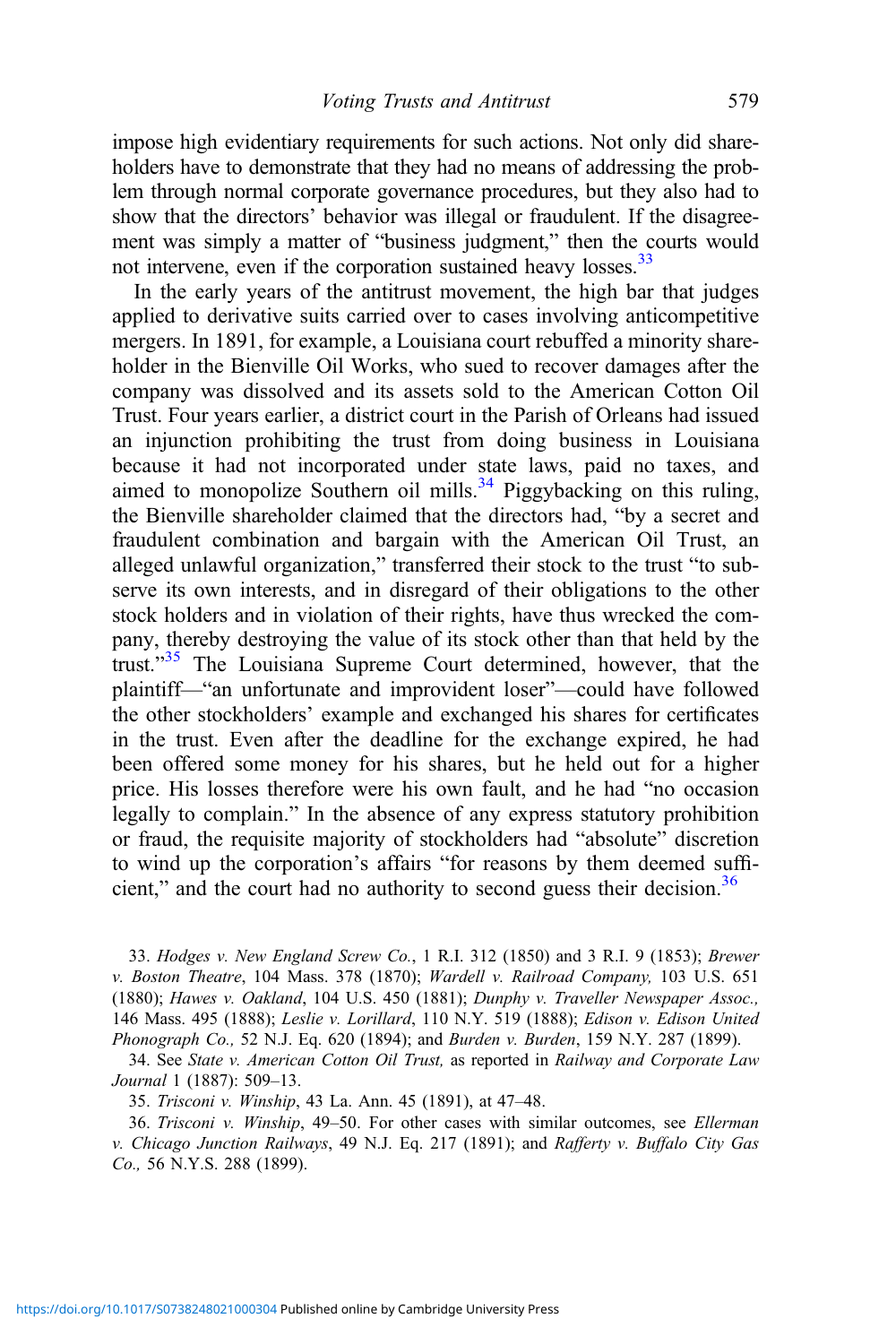Judges were willing to limit controlling shareholders' "absolute" discretion in cases in which government officials, rather than minority shareholders, challenged a merger as ultra vires. For example, in 1890, Nebraska's attorney general brought suit to revoke the charter of a corporation whose shareholders had sold its property to a trust. In this case, the court ruled that "the fact that the corporation has authority to put an end to its existence by a vote of a majority of its stockholders ... does not authorize it to terminate its existence by a sale and disposal of all its property and rights" to an "illegal combination" out to "destroy competition and create a monopoly."<sup>37</sup> Judges were reluctant, however, to allow shareholders to usurp the attorney general's powers and make claims on the basis of public policy. Illinois's Supreme Court dismissed a suit by a shareholder who sought the dissolution of the National Linseed Oil Company on the grounds that it was an illegal combination, insisting that "[o]nly the State can complain of injury to the public or that public rights are being interfered with, and enforce a forfeiture of defendant's franchise for that reason."<sup>38</sup> In this case, the state's activist Attorney General, Maurice Moloney, followed up by filing a quo warranto suit, which National Linseed belittled as just "a rehash of a bill previously filed" by the stockholder.<sup>39</sup>

There was no guarantee that attorneys general would take action, however, and so, as the Great Merger Movement gained momentum in the late 1890s, some judges began to lay out a legal justification for private derivative suits that served public antitrust objectives. Just one year after the Illinois Supreme Court dismissed the private suit against National Linseed, it permitted a shareholder in another corporation to block the sale of its factory to the American Glucose Company, a consolidation organized as a New Jersey corporation.<sup>40</sup> Justice Magruder, who had earlier written the decision dissolving the Chicago Gas Trust, delivered the court's opinion. A thrice-elected Republican jurist, he would be remembered, posthumously, for his "righteous indignation at the schemes of fraud and indiscretion by which some of the great enterprises of modern business life have been accomplished."<sup>41</sup> After a detailed recounting of the glucose combination's scheme to have "six corporations shut down their manufactories, and abandon their business" for the purpose of reducing competition in the industry, Magruder ruled that the stockholder who brought the case had

37. State v. Nebraska Distilling Co., 29 Neb. 700 (1890), at 719.

38. Coquard v. National Linseed Oil Co., 171 Ill. 480 (1898), at 484.

39. "Illinois Corporations in Court," Paint, Oil and Drug Review 21 (1896): 11–12. See also People v. National Linseed Oil Co., as reported in Illinois Attorney General, Biennial Report (Springfield, IL: Phillips Bros., 1897), 182–94.

40. Harding v. American Glucose Co., 182 Ill. 551 (1899).

41. "Obituary: Benjamin Drake Magruder," Chicago Legal News 42 (1910): 297.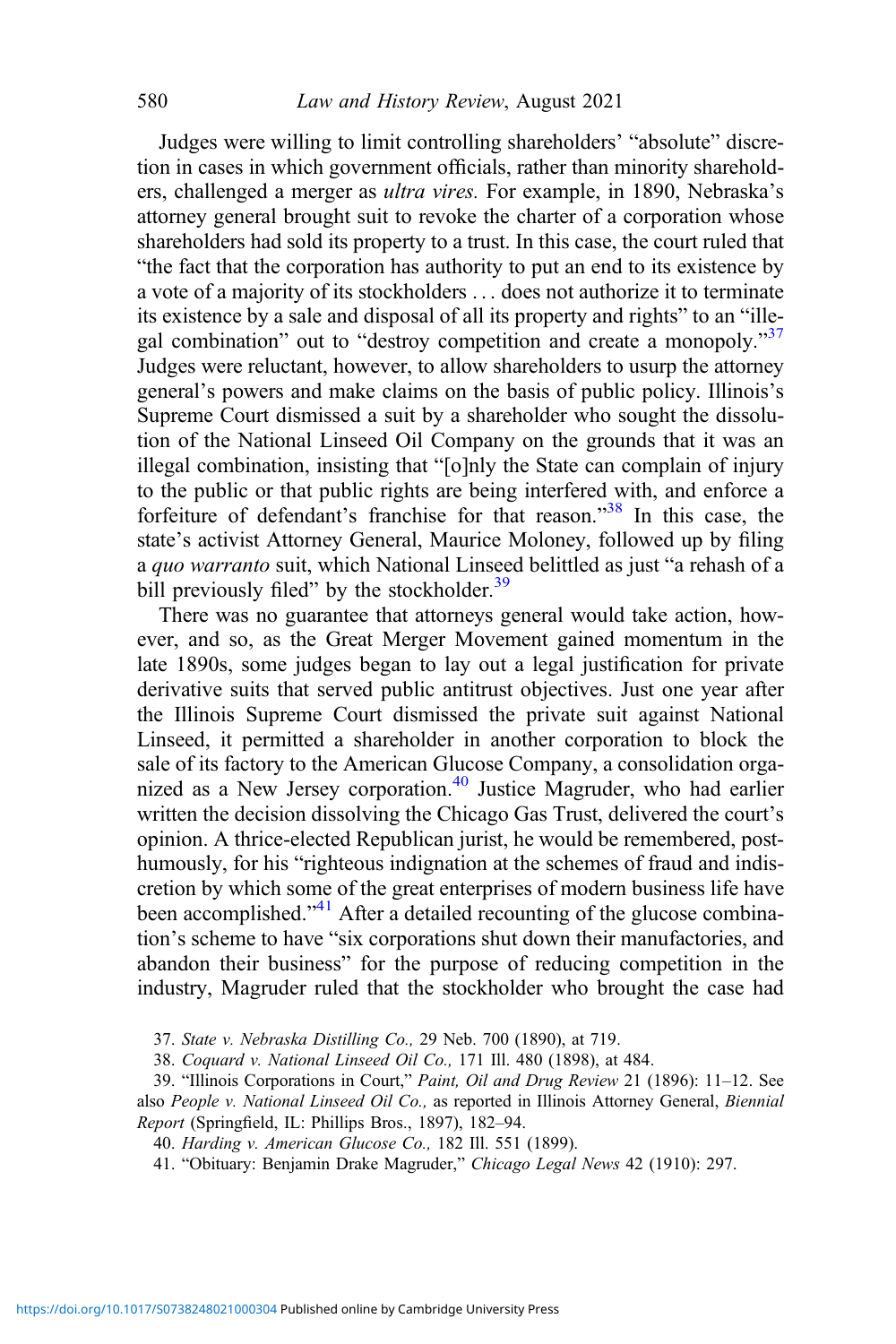standing to sue because the value of his shares would be adversely affected by the planned closure. "If the purpose of such dissolution is not the bona fide discontinuance of the business, but is the continuance of the business by another new corporation, then the . . . dissolution is practically a fraud on dissenting stockholders.<sup>42</sup> That declaration would have been enough to decide the case, but Magruder went further. Citing William Cook's treatise on corporations, he asserted that selling the company to the combine exceeded the powers of the corporate directors, violating not only public policy but also shareholders' rights. "Any act or proposed act of the corporation, or of the directors, or of a majority of the stockholders, which is not within the expressed or implied powers of the charter of incorporation, or of association—in other words, any ultra vires act—is a breach of the contract between the corporation and each one of its stockholders." Therefore, "any one or more of the stockholders may object thereto, and compel the corporation to observe the terms of the contract as set forth in the charter."<sup>43</sup>

This ruling granted shareholders formidable powers to challenge anticompetitive mergers. That the court intended to embolden shareholders to contest mergers was confirmed a few years later in Dunbar v. American Telephone and Telegraph Company, a decision written by another long-serving Republican jurist on the Illinois Supreme Court, Jacob W. Wilkin. Shareholders in the Kellogg Switchboard and Supply Company had brought suit to prevent AT&T from acquiring their firm. As in the American Glucose case, the court held that AT&T had purchased the company's stock with "the unlawful purpose and intention of putting [it] out of business or so using and controlling it as to prevent rivalry in business and creating a monopoly." To allow the acquisition to go ahead "would be against the law of this State and its public policy." It therefore followed that "each and every stockholder" in the switchboard company had the right to sue to restrain AT&T from voting "stock which it did not and could not legally own."<sup>44</sup>

Judges remained wary of opportunistic shareholders and, especially where antitrust concerns were not involved, continued to impose high

42. Harding v. American Glucose Co., 601, 632.

43. Harding v. American Glucose Co., 631. The citation was to William W. Cook, A Treatise on the Law of Corporations Having a Capital Stock, 4th ed. (Chicago: Callaghan, 1898), Vol. 2, §669–70.

44. Dunbar v. American Telephone and Telegraph Co., 22, 25-26. The judge cited the Chicago Gas Trust and American Glucose cases, as well as the United States Supreme Court's decision in Northern Securities Co. v. United States, 193 U.S. 197 (1904). For another similarly decided case, see Bigelow v. Calumet & Hecla Mining Co., 155 F. 869 (1907).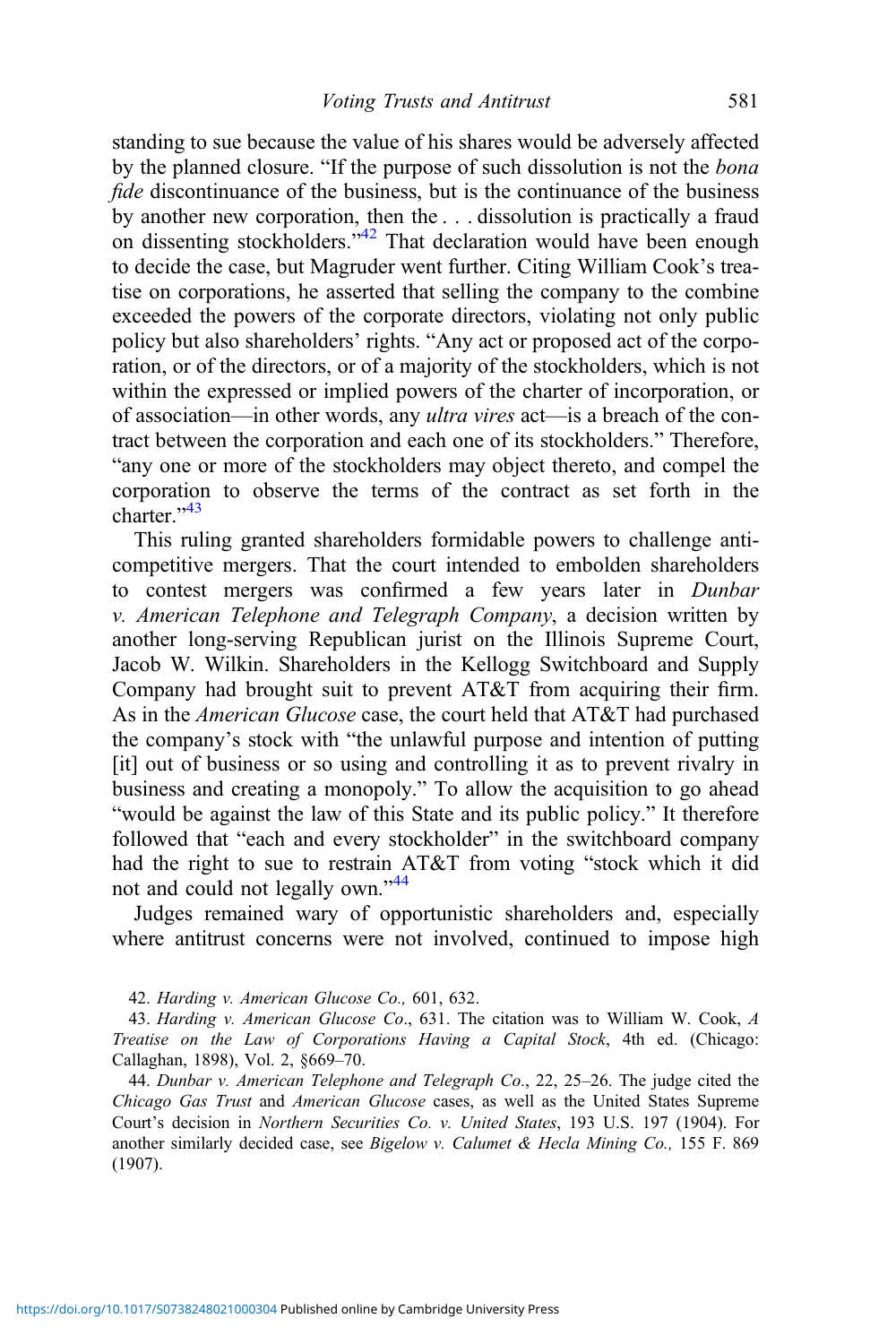barriers to derivative suits. The very next year after the Illinois Supreme Court found against AT&T in Dunbar, an appeals court in the same state dismissed a suit by shareholders in the Universal Voting Machine Company who charged that the directors had "fraudulently contrived to wreck" their company by transferring its property to an out-of-state corporation. The court distinguished the case from Dunbar, which also involved a foreign corporation, on the grounds that the transfer did "not appear to have been performed for the furtherance of any illegal trust or combination." Because the acquisition was not "contrary to the general public policy of the state of Illinois," the court would not intervene. "To grant the relief prayed would be clearly an interference with the internal management of a foreign company" and therefore beyond the court's jurisdiction.<sup>45</sup> Nonetheless, the *Dunbar* and *American Glucose* cases show how judges' concerns about anticompetitive mergers could over-ride their reservations about derivative suits. Whether shareholders were opportunistic or not, they offered jurists a valuable ally in an environment where attorneys general often lacked either the capacity or the will to move against monopolistic combinations.

Many state legislatures revised their general incorporation laws to facilitate this kind of assistance, often adding anti-monopoly provisions that expanded the grounds on which shareholders, as well as state attorneys general, could challenge anticompetitive mergers. For example, when New York liberalized its merger provisions in response to New Jersey's enactments, it added the proviso that "[n]o stock corporation shall combine with any other corporation for the prevention of competition."<sup>46</sup> A number of other states, including Ohio and Illinois, similarly amended their general incorporation laws to facilitate ordinary mergers but prohibit them for anticompetitive purposes.<sup>47</sup> Even New Jersey followed suit when it enacted its so-called "Seven Sisters" antitrust laws in 1913, although the resulting loss of its chartering revenues caused it quickly to backtrack.<sup>48</sup>

That these statutes facilitated shareholders' suits can be seen from the experience of Clarence H. Venner, a professional litigant who made a career of filing derivative suits against deep-pocket financiers and major public corporations.49 Venner used the prohibition against anticompetitive

45. Sprague v. Universal Voting Machine Co., 134 Ill. App. 379 (1907), at 380, 385.

46. New York Legislature, "An Act in relation to stock corporations ..." approved June 7, 1890, §7.

47. Davies, Trust Laws and Unfair Competition, 199–202.

48. F. A. Updyke, "New Jersey Corporation Laws," American Political Science Review 7 (1913): 650–52; Seager and Gulick, Trust and Corporation Problems, 361–65.

49. Coffee, Entrepreneurial Litigation, 34–36; J. A. Livingston, The American Stockholder (Philadelphia: Lippincott, 1958), 49–55; "Old Sue-&-Settle Man," Time,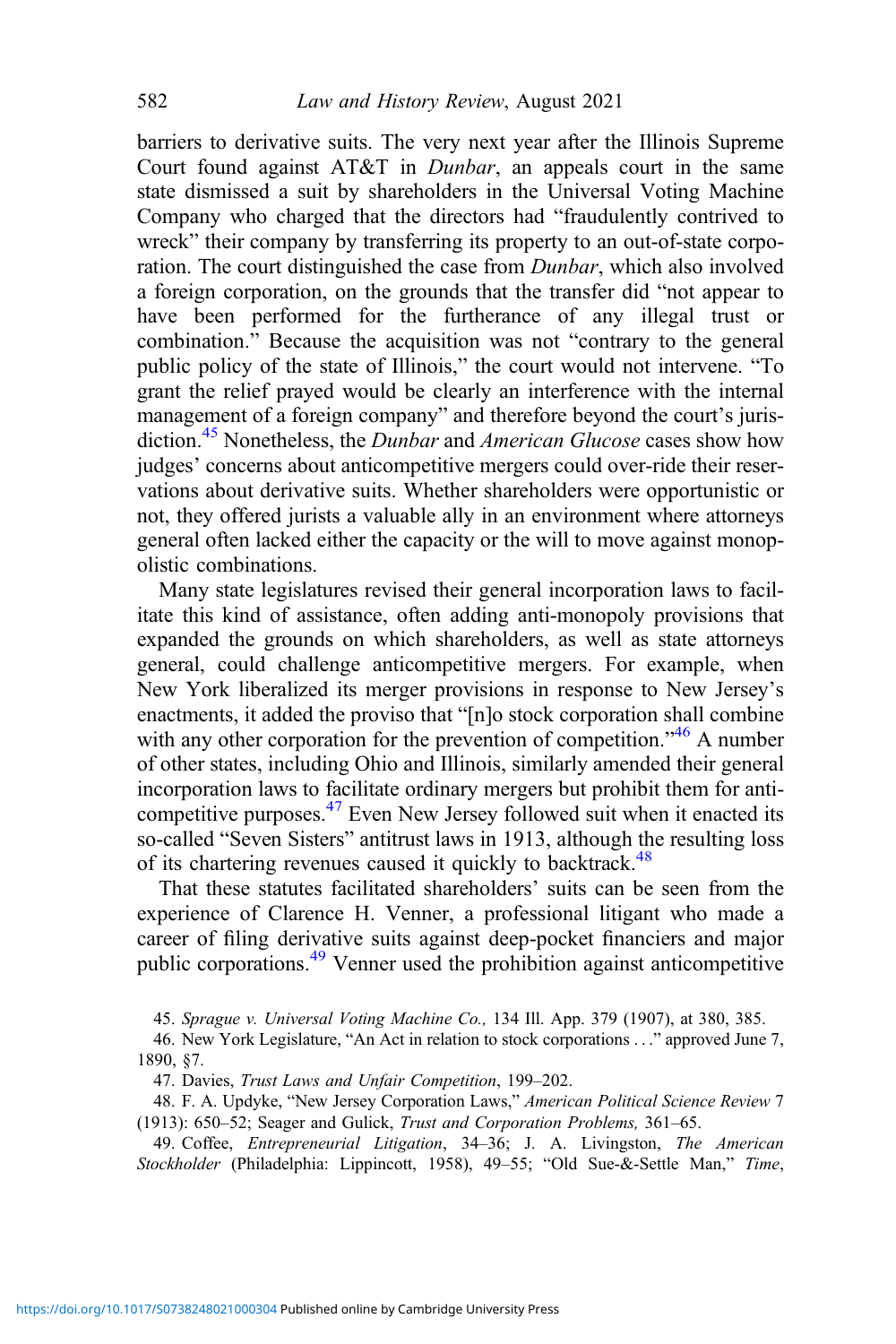mergers in New York's stock company law to bring a complaint against the Interborough Rapid Transit Company and the financiers who underwrote the combination. Venner ultimately was not able to convince the federal judge who heard the suit that Interborough was an illegal monopoly, in part because he was exactly the kind of plaintiff jurists distrusted. As the judge observed sarcastically, "Much time has been devoted to picturing the evil result of monopoly, but nothing has been done toward showing that complainant has lost a dollar by exactly what Mr. Venner knew was going to be done when he caused the stock to be purchased."<sup>50</sup> Nonetheless, without the existence of New York law, it is doubtful whether Venner would even have gotten his day in court. In an earlier proceeding, the transit company had tried to block the lawsuit, but another federal judge allowed it to proceed on the grounds that the complainants had properly alleged the company to be an unlawful monopoly under the merger section of New York's stock company law.<sup>51</sup>

# Shareholders' Challenges to the Use of Voting Trusts for Monopoly Control

Just as judges' openness to shareholders' derivative suits waxed and waned in response to the perceived threat of anticompetitive combinations, so too did their receptivity toward corporate voting trusts. Traditionally judges had seen nothing wrong with voting trusts and had looked with disfavor on shareholders' suits to invalidate them. The growing use of the device as a tool of horizontal combination seems to have spurred judges to rethink the matter, however, and by the late 1880s, they had begun to question the validity of voting trusts in which stockholders *irrevocably* transferred control over their shares to a group of external trustees—that is, precisely the kinds of agreements that consolidations like Standard Oil were exploiting. Once Standard and other trusts reorganized as New Jersey holding companies, the issue lost much of its urgency, and the case law began to revert to

November 21, 1932, 39; and "Extortionate Corporate Litigation: The Strike Suit," Columbia Law Review 34 (1934): 1308–21, at 1308, n1. A search through LexisNexis for 1889 to 1927, shows that Venner brought suit as a stockholder against US Steel, American Telephone & Telegraph, Amalgamated Copper, Bethlehem Steel, and American Hide & Leather, to name a few, as well as against numerous railroads.

<sup>50.</sup> Continental Securities v. Interborough Rapid Transit Co., 207 F. 467 (1913), at 472. The decision was affirmed by the Second Circuit Court of Appeals in 221 F. 44 (1915).

<sup>51.</sup> Continental Securities Company v. Interborough Rapid Transit Co., 165 F. 945 (1908). The judge cited a similar ruling in Burrows v. Interborough Metropolitan Co., 156 F. 389 (1907).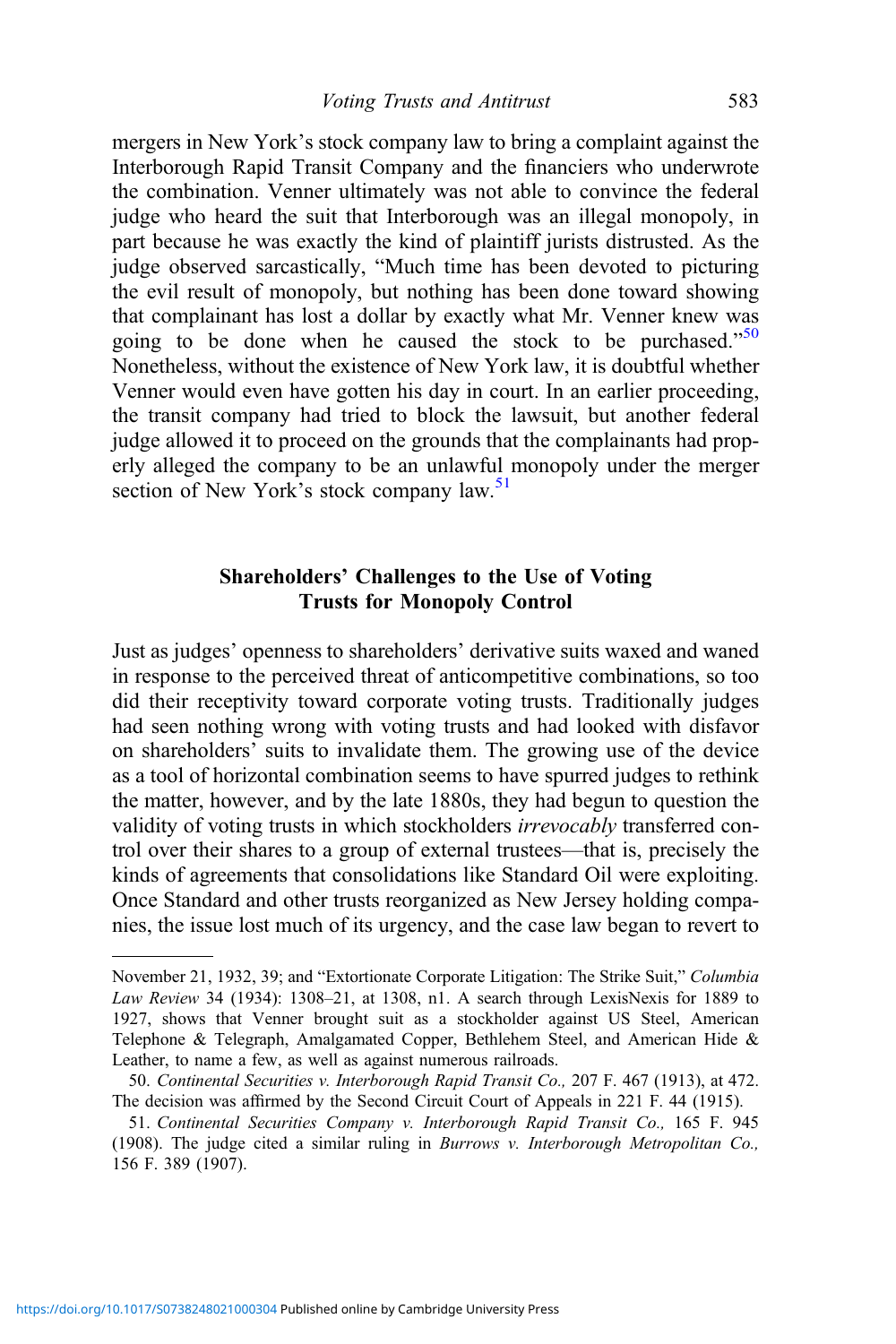its original posture. But judges' concerns came back as a result of Congress's Money Trust investigation in 1912–13, when investigators charged that J.P. Morgan and other bankers were using voting trusts to control broad swaths of the American economy.

The first judicial turn against irrevocable voting trusts had its origin in a dispute among railroad tycoons that raged in Standard's home state of Ohio during the 1880s. Investors allied with Collis P. Huntington had sought to withdraw the shares they held in the Cincinnati, Hamilton & Dayton Railroad from a voting trust controlled by Hugh J. Jewett, former president of the Erie Railroad. When Jewett and his allies denied their request, they sued and won in Griffith v. Jewett.<sup>52</sup> The local Ohio judge who heard the case thought there was nothing illegal about such agreements per se, but he insisted that they had to be revocable. Citing precedents asserting that "the right to vote is an incident of the ownership of stock, and can not exist apart from it," he ruled that shareholders could not be prevented from withdrawing from voting trusts if they so desired. Otherwise "it may come to pass that the ownership of a majority of the stock of a company may be vested in one set of persons, and the control of the company irrevocably invested in others." Such a state of affairs, he declared, would be "intolerable" and contrary to the "universal policy" of law that "the control of stock companies shall be and remain with the owners of the stock."<sup>53</sup> Of course, this "intolerable" state of affairs was exactly what was happening at that very moment in the companies acquired by Standard Oil and the other trusts, although the judge did not make the connection in his opinion.

The decision in Griffith v. Jewett caught the attention of Simeon E. Baldwin, a prominent professor at the Yale Law School and later chief justice of the Connecticut Supreme Court.<sup>54</sup> Baldwin had agreed to represent a group of shareholders seeking to withdraw from the voting trust organized to transfer control over the Shepaug, Litchfield & Northern Railroad to the Mercantile Trust Company of New York, and it was most likely he who brought *Griffith* to the attention of the

52. For background on the case, see Simeon E. Baldwin, "Voting-Trusts," Yale Law Journal 1 (1891): 1-15, at 6-10. See also "Railroads: The C., H. and D.-Erie Contract," Cincinnati Enquirer, April 24, 1885, 5; "In the Railroad World: Taking Mr. Jewett's Side," New York Times, May 19, 1885, 5; and "The Railroads: Progress in the C., H. and D. Case," Cincinnati Enquirer, June 9, 1886, 6.

53. Griffith v. Jewett, 9 Ohio Dec. Reprint 627 (1886).

54. "Simeon Eben Baldwin," Museum of Connecticut History, [https://museumofcthistory.](https://museumofcthistory.org/2015/08/simeon-eben-baldwin/) [org/2015/08/simeon-eben-baldwin/](https://museumofcthistory.org/2015/08/simeon-eben-baldwin/) (August 18, 2021). The case was reported in the Weekly Law Bulletin 15 (June 21, 1886), 419–23. It was also cited approvingly by a federal circuit court judge, who allowed a shareholder to revoke a power of attorney granting Drexel, Morgan & Co. the authority to sell his stock and vote it in the interim. Woodruff v. Dubuque & S.C.R Co., 30 F. 91 (1887).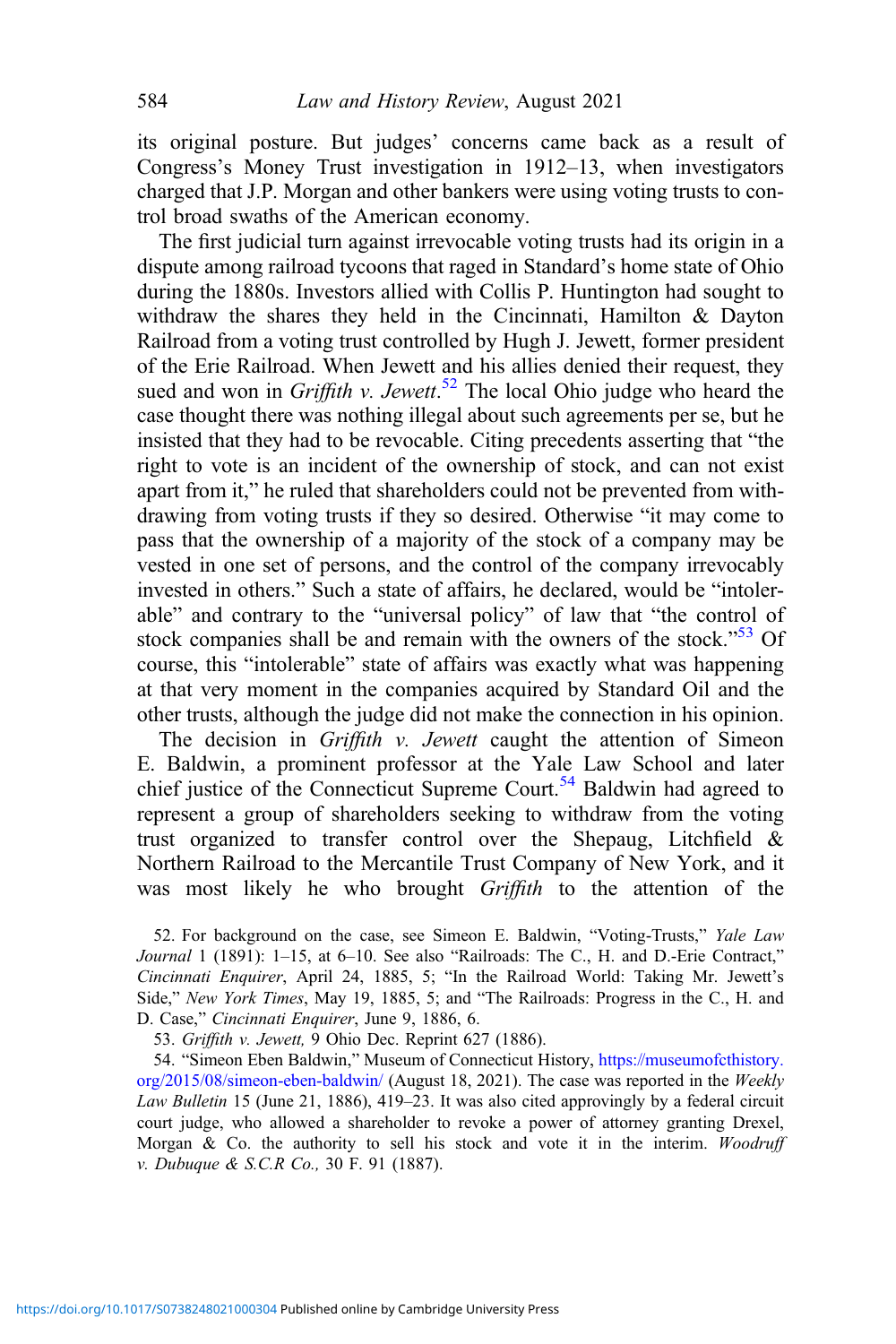Connecticut judge who heard the resulting Shepaug Voting Trusts Cases. The judge not only cited the Ohio decision in his opinion invalidating the trust but elaborated on the underlying principle: "It is the policy of our law that ownership of stock shall control the property and the management of the corporation, and . . . this good policy is defeated, if stockholders are permitted to surrender all their discretion and will, in the important matter of voting, and suffer themselves to be mere passive instruments in the hands of some agent who has no interest in the stock, equitable or legal, and no interest in the general prosperity of the corporation." Voting was a duty that the shareholder owed to other members of the corporation. The shareholder "may shirk it perhaps by refusing to attend stockholders' meetings, or by declining to vote when called upon, but the law will not allow him to strip himself of the power to perform his duty."<sup>55</sup>

The following year, Baldwin summarized the Shepaug decision and the cases that preceded it in the Yale Law Journal with the explicit purpose of making these rulings "accessible to the profession."<sup>56</sup> He seems to have succeeded; just two years later the Connecticut judge's words found their way into a New Jersey chancery court decision, White v. Thomas Inflatable Tire Company.<sup>57</sup> The New Jersey court had already come to the conclusion that voting trusts could not be irrevocable in an 1891 decision in *Cone v. Russell & Mason*, but it had decided that case without reference to the Connecticut or Ohio litigation.<sup>58</sup> The two streams of case law thus came together in the White case, and a flurry of similar decisions followed based on the Connecticut and New Jersey precedents.<sup>59</sup>

There were still, however, some contrary decisions upholding shareholders' contractual freedom to enter into voting-trust agreements, whether they were revocable or not.<sup>60</sup> After Standard and other combines abandoned voting trusts in favor of New Jersey charters, concerns about the misuse of these kinds of agreements seem to have ebbed, and, as [Figure 1](#page-18-0)

55. Shepaug Voting Trust Cases, 60 Conn. 553 (1890), at 579–81.

56. Baldwin, "Voting-Trusts," 14.

57. White v. Thomas Inflatable Tire Co., 52 N.J. Eq. 178 (1893).

58. Cone v. Russell & Mason, 48 N.J. Eq. 208 (1891). The case involved the use of a voting trust to entrench a particular stockholder in a managerial position.

59. Harvey v. Linville Improvement Co., 118 N.C. 693 (1896); Kreissl v. Distilling Co. of America, 61 N.J. Eq. 5 (1900); Warren v. Pim, 66 N.J. Eq. 353 (1904); Morel v. Hoge, 130 Ga. 625 (1908); Sheppard v. Rockingham Power Co., 150 N.C. 776 (1909); Bridgers v. First National Bank, 152 N.C. 293 (1910); and Luthy v. Ream, 270 Ill. 170 (1915). In another case, State v. O. & M.R.R. Co., 3 Ohio Cir. Dec. 518 (1892), the court upheld a voting trust but noted that it would have been invalid if irrevocable. See also Marion Smith, "Limitations on the Validity of Voting Trusts," Columbia Law Review 22 (1922): 627–37.

60. Mobile & Ohio Railroad v. Nicholas, 98 Ala. 92 (1893); Smith v. San Francisco & North Pacific Railway Co., 115 Cal. 584 (1897); Brightman v. Bates, 175 Mass. 105 (1900).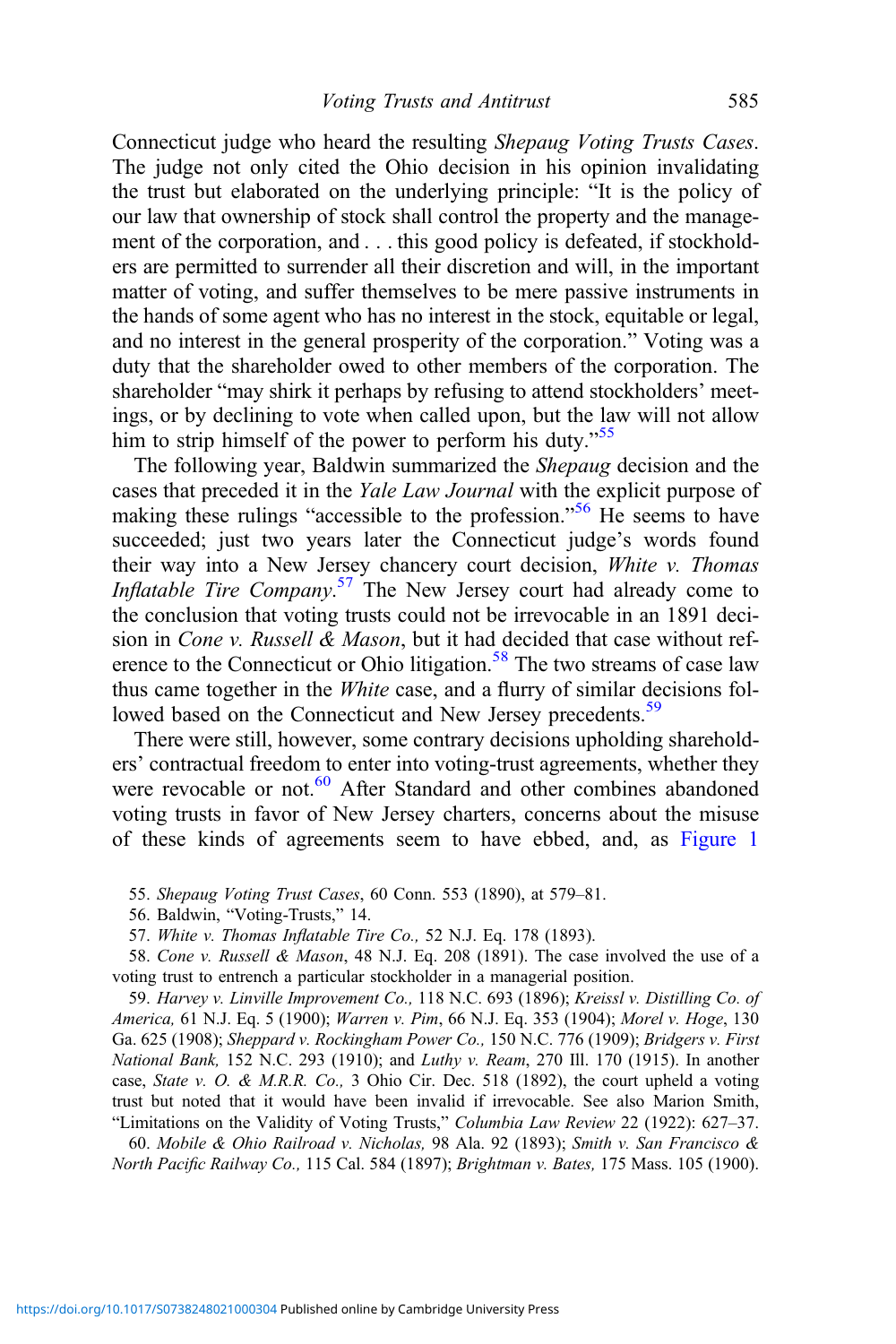<span id="page-18-0"></span>

Figure 1. Judicial rulings on voting trusts. Sources and notes: See the Appendix table. The figure excludes cases in which the court'<sup>s</sup> position on the revocability of <sup>a</sup> voting trust was coded as unclear in the table. The length of the bars represents the number of cases in each category. Cases above the horizontal line are those in which judges ruled that voting trusts could not be irrevocable. Below the line the rulings supported irrevocability. In some cases, judges declared that voting trusts could not be irrevocable but refused to invalidate the particular voting trust at stake in the case. In other instances, they supported irrevocability but invalidated the trust on other grounds. Dark shadings indicate cases in which the voting trust was invalidated or not enforced. Light shadings indicate that the trust was upheld or enforced. The medium gray is for cases in which the trust was upheld for some shareholders but not others.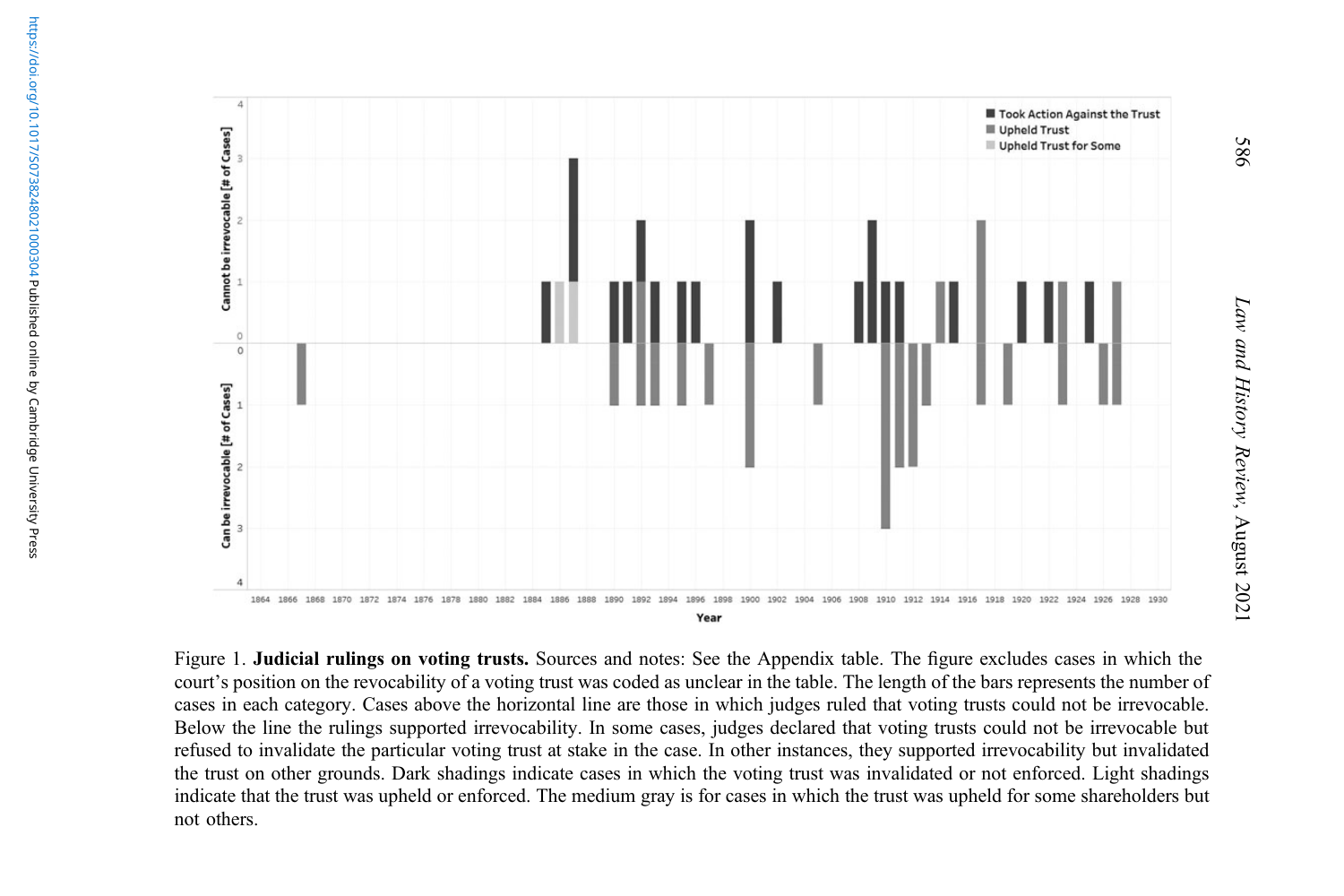shows, decisions upholding voting trusts increased in frequency relative to those invalidating them.<sup>61</sup> Judge James Keith of the Virginia Supreme Court reflected on this shift in a 1910 decision, Carnegie Trust Co. v. Security Life Insurance Co., upholding an irrevocable 25-year voting trust. It was "impossible," he declared, "not to be impressed with the change of opinion which has taken place with respect to the true nature of such contracts." Whereas "a very strong sentiment" against voting trusts had once prevailed, "experience has demonstrated their usefulness, and the hostility evinced toward them has by degrees diminished."<sup>62</sup> For Keith, the cases of the preceding decade had clarified the legal parameters of voting trust agreements and, in the absence of a statute regulating them, he thought that voting trusts should be judged by the reasonableness of their objectives: "Where the object of the trust is legitimate ... the trust should be upheld and carried out."<sup>63</sup>

Whether the case law would have continued to evolve in this more permissive direction is impossible to say, but attitudes toward voting trusts were shaken up again by the Money Trust hearings that Congress held in 1912. Headed by Louisiana Representative Arsène Pujo, the investigating committee focused its attention on the activities of J.P. Morgan & Company and allied banking houses, and its report detailed the ways in which these financiers used interlocking directorates and voting trusts to assert control over important sectors of the American economy.<sup>64</sup> Although scholars have since challenged the validity of the committee's findings, the hearings were enormously influential, dominating newspaper headlines whenever prominent witnesses like J.P. Morgan were called to testify and also when the committee issued its final report in  $1913.^{65}$ The investigation's impact was magnified, moreover, by a series of

61. Chapman v. Bates, 61 N.J. Eq. 658 (1900); Boyer v. Nesbitt, 227 Pa. 398 (1910); Bowditch v. Jackson Co., 76 N.H. 351 (1912); Carnegie Trust Co. v. Security Life Insurance Co. of America, 111 Va. 1 (1910); Thompson-Starrett Co. v. Ellis Granite Co., 86 Vt. 282 (1912); and Winsor v. Commonwealth Coal Co., 63 Wash. 62 (1911).

62. Carnegie Trust Co. v. Security Life Insurance Co., 20.

63. Carnegie Trust Co. v. Security Life Insurance Co., 23.

64. See US House of Representatives, "Report of the Committee Appointed ... to Investigate the Concentration of Control of Money and Credit," Report 1593, 62nd Cong., 3d Sess. (Washington, DC: Government Printing Office, 1913).

65. See Vincent P. Carosso, "The Wall Street Money Trust from Pujo through Medina," Business History Review 47 (1973): 421–37; J. Bradford De Long, "Did J. P. Morgan's Men Add Value? An Economist's Perspective on Finance Capitalism," in Inside the Business Enterprise: Historical Perspectives on the Use of Information, ed. Peter Temin (Chicago: University of Chicago Press, 1991): 205–36; and Mary A. O'Sullivan, Dividends of Development: Securities Markets in the History of U.S. Capitalism, 1866–1922 (Oxford: Oxford University Press, 2016), ch. 7.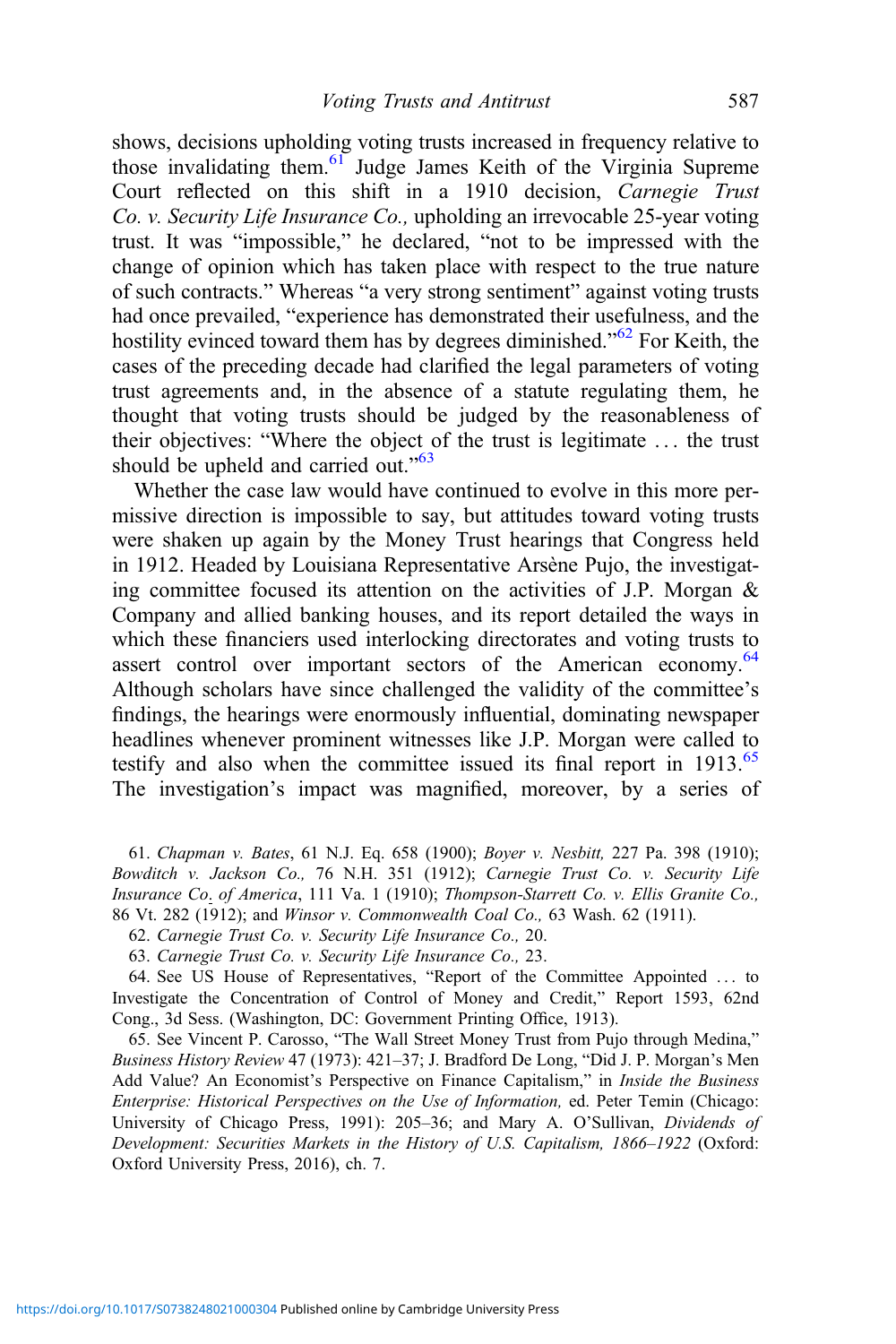polemical essays that Louis Brandeis published in Harper's Weekly in late 1913 and early 1914 under the title "Breaking the Money Trust." The essays were subsequently collected and published, along with several other pieces on the same subject, in a popular book entitled Other People's Money and How the Bankers Use It, which echoed the Pujo Committee's findings.<sup>66</sup>

According to the Pujo Committee's report and Brandeis's exposé, bankers had extended their dominance over a myriad of other businesses financial and industrial—by means that included direct investments, interlocking directorates, and voting trusts. Because voting trusts did not require the bankers to make any substantial investment outlays, they were a particularly attractive way of controlling non-financial companies. Morgan had first experimented with the device in 1886 when he reorganized the bankrupt Philadelphia and Reading Railroad, shifting oversight of the railroad's business to a board of trustees headed by himself. The board not only monitored the internal operation of the road but negotiated a division of the market with the Pennsylvania Railroad and organized a pool among anthracite coal producers, the railroad's main source of freight. From the beginning, therefore, Morgan's use of the device to reorganize an insolvent railroad was coupled with initiatives to reduce competition. $67$  The experiment was so successful that Morgan repeated it again and again, and his example was widely copied by other bankers. At the time of the Pujo hearings, Morgan and his allies were using voting trusts to assert managerial authority over a wide variety of concerns, including the Bankers Trust Company, the Guaranty Trust Company, the Southern Railway Company, the Chicago Great Western Railroad, the Cincinnati, Hamilton & Dayton Railway, the International Mercantile Marine Company, William Cramp Ship & Engine Building Company, and the International Agriculture Corporation.<sup>68</sup>

Although the Pujo Committee was primarily concerned with documenting the ways in which the money trust had extended its control over major sectors of the economy, the investigation also emphasized the dire effects that banker-dominated voting trusts could have on minority shareholders in the affected companies. The report accused Morgan and other bankers of abusing their positions of control by extracting high fees for their

<sup>66.</sup> Louis D. Brandeis, Other People's Money and How the Bankers Use It (New York: Fredrick A. Stokes, 1914).

<sup>67.</sup> Vincent P. Carosso, The Morgans: Private International Bankers, 1854–1913 (Cambridge, MA: Harvard University Press, 1987), 260–62. Morgan was not the first to use voting trusts for the purpose of reorganizing a railroad. See Harry A. Cushing, Voting Trusts: A Chapter in Modern Corporate History (New York: Macmillan, 1927), 4–10. 68. US House of Representatives, "Report of the Committee," 57–91.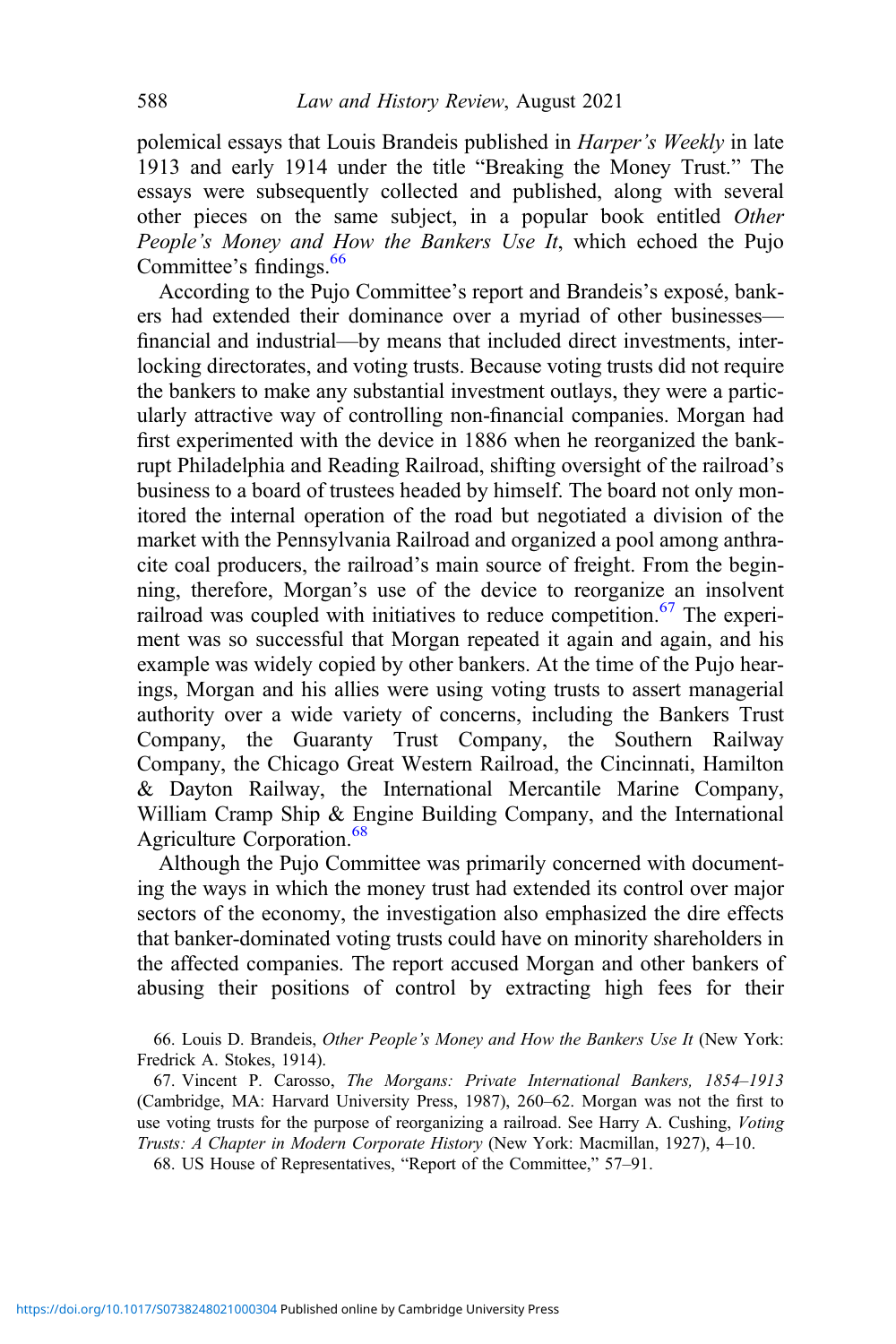underwriting services and by acquiring securities at prices below their fair market value.<sup>69</sup> The investigators also charged them with more direct forms of minority oppression. For example, when the voting trust formed to reorganize the Southern Railway expired in 1902, Morgan asked certificate holders to extend the agreement. A majority agreed and obtained new trust certificates to replace the old. The new certificates were then listed on the New York Stock Exchange and the old ones were de-listed. Only the railroad's trust certificates traded on the exchange, not its shares. As a result, the holders of 183,938 shares who had voted against joining the new trust "found themselves with a security not listed on the exchange, and, therefore, without a ready market and not available as collateral.<sup> $570$ </sup> Accounts from the time treated the de-listing as punishment for the "stubborn" shareholders' refusal to support the renewal of the trust. As one newspaper put it, "recalcitrant stockholders" were "feeling the iron hand of the financial autocrat."<sup>71</sup> When the Pujo Committee revisited these events a decade later, the situation for these shareholders had not materially improved, and Morgan's voting trust still controlled the railroad.<sup>72</sup>

The Pujo Committee's revelations prompted judges once again to rethink their acquiescence in voting trusts. None of their subsequent rulings contained a smoking gun in the form of an explicit mention of the Pujo hearings or Brandeis's writings, which of course would have represented an inappropriate intrusion of politics into the cases they were deciding. That there was a change in their views, however, can be seen from two contradictory decisions about voting trusts handed down by the Illinois Supreme Court in 1913 and 1915, both written by the court's chief justice, Frank K. Dunn—a Republican who succeeded Justice Wilkin on the bench. The first, Venner v. Chicago City Railway Company, was a derivative suit that targeted Morgan directly, charging him with using a voting trust to combine Chicago's street railway lines into an illegal monopoly. In this case, the court upheld the agreement, in part because the plaintiff, the aforementioned Clarence H. Venner, was exactly the kind of opportunistic litigant who raised judges' suspicions.<sup>73</sup> The second case, *Luthy v. Ream*, involved a single firm, the Peru Plow Company, and had no antimonopoly

69. US House of Representatives, "Report of the Committee," 133–35.

70. US House of Representatives, "Report of the Committee," 40–41.

71. "No Market on 'Change for 'Stubborn' Southern Stockholders: Morgan Shows his Hand: Opponents of Voting Trust Are Punished: Litigation May Follow," Louisville, Kentucky Courier-Journal (Nov. 12, 1902), 8.

72. US House of Representatives, "Report of the Committee," 41. See also Samuel Untemyer, "A Legislative Program to Restore Business Freedom and Confidence," Address to the Illinois Manufacturers' Association (January 5, 1914).

73. Venner v. Chicago City Railway Co., 258 Ill. 523 (1913).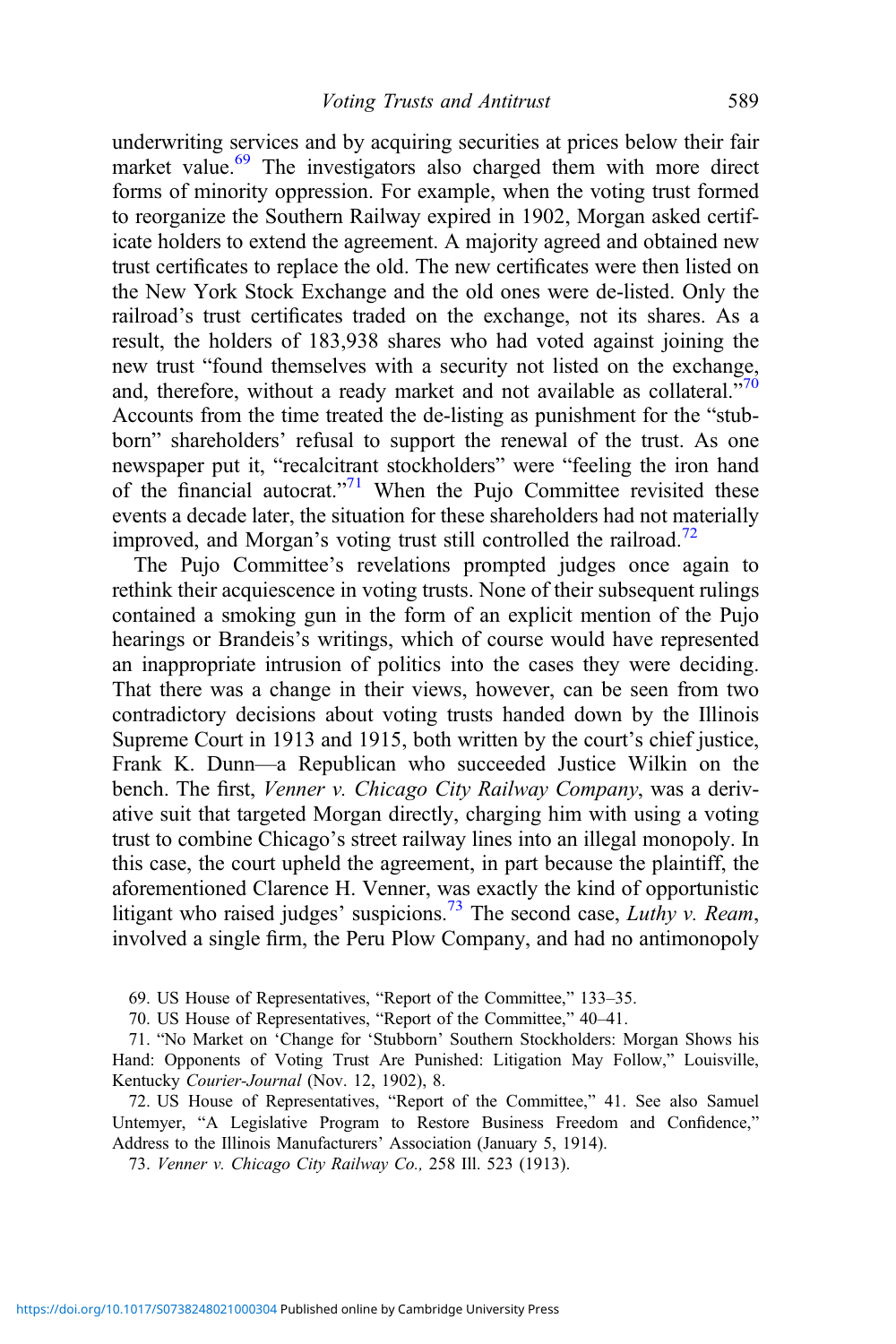implications. Nonetheless, the suit turned on issues that the Pujo hearings had made notorious, including the claim that the voting trust was a cover for insider dealing. Not only did the plaintiffs win, but Chief Justice Dunn used his decision to attack the legitimacy of voting trusts as a tool of corporate control, insisting that they must be made revocable at the will of participating shareholders. $^{74}$ 

Venner brought the first case after acquiring a minority interest in the Chicago City Railway Company (CCRC), using his status as a shareholder to challenge the legality of the voting trust formed to coordinate its operations with those of four other Chicago street railways. In his filing, Venner named Morgan, along with the CCRC, as a defendant, charging that the trust agreement "irrevocably deprived" shareholders of their "deliberative powers and duties" and transferred management of the railway to "the hands of strangers." He further claimed that the effect of the trust agreement was to create an illegal transit monopoly in the city of Chicago.<sup>75</sup>

Writing for the Illinois Supreme Court, Chief Justice Dunn systematically rejected each of Venner's claims. Reaching back for precedent to an Illinois case, Faulds v. Yates, decided in 1870—long before Griffith v. Jewett, Shepaug, or any of the other cases invalidating irrevocable voting trusts—he ruled that voting trusts were an acceptable means of centralizing managerial or financial control in corporations.<sup>76</sup> He bolstered this assertion by citing two of the most prominent decisions that had led the turn-of-the-century swing back toward validating voting trusts, Smith v. San Francisco & North Pacific Railway Company (California, 1897) and Brightman v. Bates (Massachusetts, 1900). Dunn recognized that there had been an important line of contrary decisions between Faulds and these later cases, and he even affirmed them in dicta. However, he dismissed their relevance to Venner's suit. The contrary cases had been brought by shareholders seeking to withdraw their securities from voting trusts, but since Venner was not a party to the CCRC trust agreement, those precedents did not apply. "A majority of the stockholders may . . . confer upon an agent unlimited discretion to vote their stock, and there

#### 74. Luthy v. Ream (1915).

75. Venner v. Chicago City Railway Co. (1913), 538. To the press, Venner also charged that the purpose of the merger was to deflect the CCRC's earnings to shore up the "tottering properties of the other companies," but he seems not to have made this case to the court, perhaps because there was as yet no track record for him to cite. After Venner lost his suit, however, a group of discontented minority shareholders waged a proxy fight for control of the railroad and made essentially the same complaint. See "Opposes Chicago Merger," New York Times, January 23, 1910, 5; and "Protest Against Car Merger Plan," Chicago Daily Tribune, October 11, 1913, 9.

76. Faulds v. Yates, 57 Ill. 416 (1870).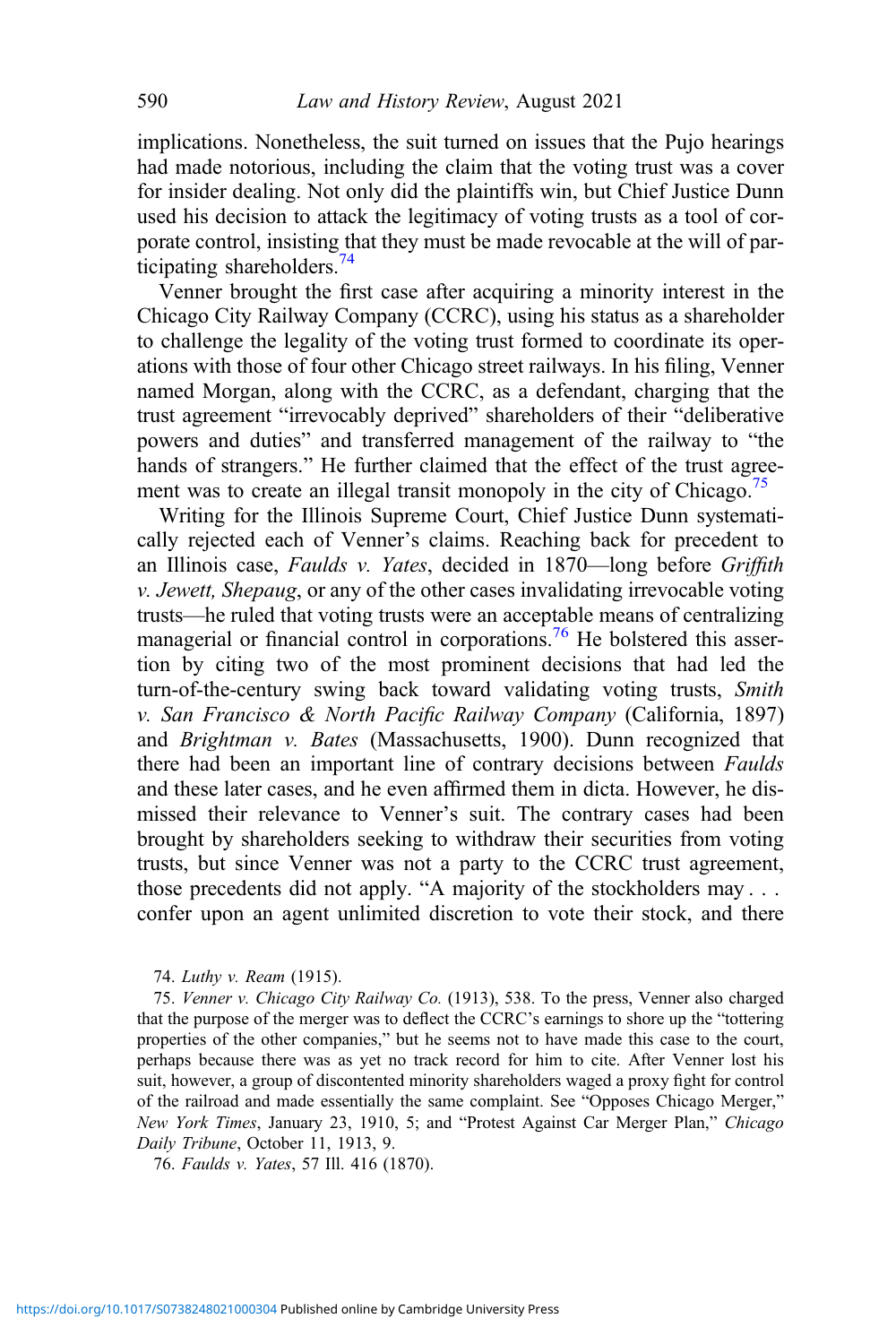is no policy of the law to prevent their transferring the stock to a trustee with the like unrestricted power."<sup>77</sup>

Dunn's position in his CCRC opinion was the same as that of Virginia Supreme Court Justice Keith in Carnegie Trust Company. If voting trusts were not illegal per se, "[i]t is the purpose for which the trust was created which must determine its legality."<sup>78</sup> Dunn found Venner's claim that Morgan and his partners were creating an illegal transit monopoly unconvincing because most of the details of the consolidation had been approved by a city ordinance, which Venner had earlier been unsuccessful in challenging.<sup>79</sup> The one exception was the proposed merger of the elevated with the street railway lines, which still required enabling legislation from the state legislature as well as approval by the city. The railways denied they were proceeding with the plan without this authorization, and Dunn dismissed Venner's charges as "mere apprehension." Although "anticipated unlawful acts of the directors of a corporation may furnish ground for an injunction, fear, alone, of such illegal action is not sufficient."<sup>80</sup>

Two years later, however, in the wake of the Pujo report and Brandeis's influential writings about the machinations of the money trust, Dunn took a very different position, severely limiting the use of voting trusts regardless of the legality of their purpose. Luthy v. Ream involved charges of selfdealing levied against officers of the Peru Plow Company, who had used their control of a voting trust, the minority shareholders complained, to set their own salaries. The trial court declared the trust void, but the appeals court overturned the decision, quoting extensively from Dunn's opinion in Venner v. Chicago City Railway.<sup>81</sup> In siding with the trial judge, Dunn could have simply ruled that the plow company's voting trust served an illegal purpose and was therefore invalid. However, he went on to quote extensively from the opinion of the local Connecticut judge in the Shepaug Voting Trust Cases, declaring that shareholders could not irrevocably commit their shares to voting trusts, and laying out the blanket rule that shareholders could not "be deprived or deprive themselves" of their voting power.<sup>82</sup> "It matters not whether the end be beneficial," Dunn

- 77. Venner v. Chicago City Railway Co. (1913), 540.
- 78. Ibid.
- 79. Venner v. Chicago City Railway Co., 236 Ill. 349 (1908).
- 80. Venner v. Chicago City Railway Co. (1913), 550.
- 81. Luthy v. Ream, 190 Ill. App. 315 (1914).
- 82. Luthy v. Ream (1915), 178.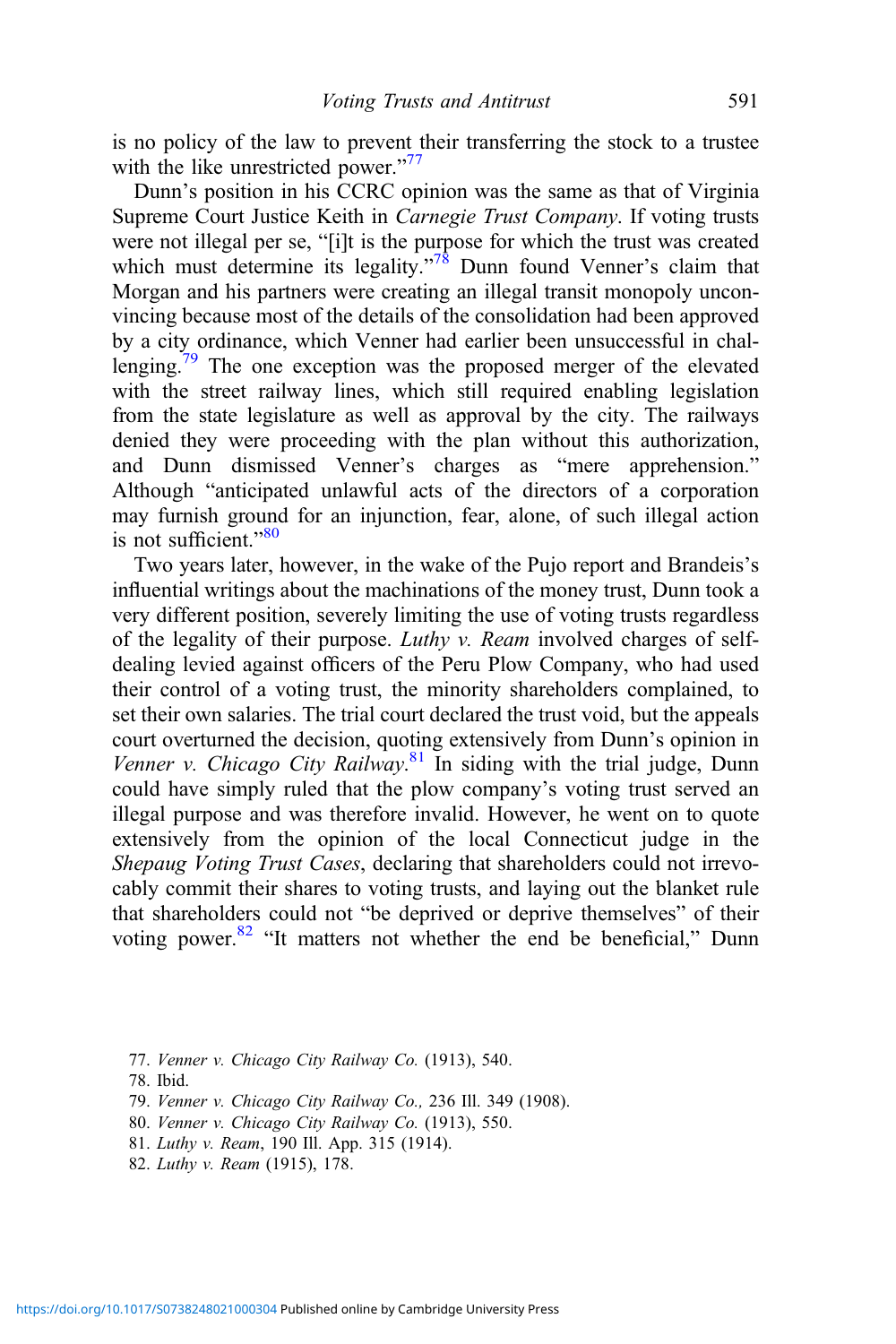opined, "because it is not always possible to ascertain objects and motives, and if such a severance were permissible it might be abused."<sup>83</sup>

Dunn acknowledged that in Venner he had previously held it "legitimate for the owners of a majority of the stock of a corporation to combine" through a voting trust or other similar arrangement.<sup>84</sup> But he attempted to gloss over the extent to which he had reversed his previous opinion by claiming that the Peru Plow agreement went "much farther than any case which has heretofore arisen in this court" because it separated the voting power of the stock from its ownership for a fixed term of ten years, "so that the real owners of the property are during that time entirely divested of its management and control."<sup>85</sup> By contrast, the agreement in the CCRC case had specified a complicated mechanism whereby shareholders in the trust voted annually for a committee of eight who then instructed the trustees on the choice of directors, maintaining at least the appearance of shareholders' control. $86$  The decision in *Luthy*, however, turned on the issue of revocability, and it is not at all clear that the CCRC agreement was any different in this respect. The court had simply refused to look into the matter on the grounds that Venner was not a party to the agreement. Moreover, Dunn effectively admitted that Luthy represented a reversal when he acknowledged that the Virginia Supreme Court's assertion of a rule of reason, as well the California and Massachusetts cases he had cited as precedents in Venner, were "inconsistent with the views we have expressed" and hence with "the true rule."<sup>87</sup>

Although Dunn made no reference to the Pujo report in his Luthy decision, some contemporary observers blamed it for the shift in his attitude and for his resuscitation of precedents from the 1890s. In an often-cited review essay, for example, Fordham University law professor I. Maurice Wormser disapprovingly summarized the findings of Pujo Committee, asserting that its "agitation was not without its effect upon the courts" and citing Luthy v. Ream as an "unprogressive and reactionary" decision that reflected "the popular whim and caprice of the passing moment." Moreover, he implied, a similar influence was at work in the Missouri Public Service Commission's decision in 1916 to reject a plan proposing

<sup>83.</sup> Luthy v. Ream (1915), 180. He was quoting here approvingly from Charles Fisk Beach, Commentaries on the Law of Private Corporations ... (Chicago: T. H. Flood, 1891), Vol. 1, §306.

<sup>84.</sup> Luthy v. Ream (1915), 177.

<sup>85.</sup> Ibid.

<sup>86.</sup> Luthy v. Ream (1915), 181; and Venner v. Chicago City Railway Co. (1913), 541.

<sup>87.</sup> Luthy v. Ream (1915), 182.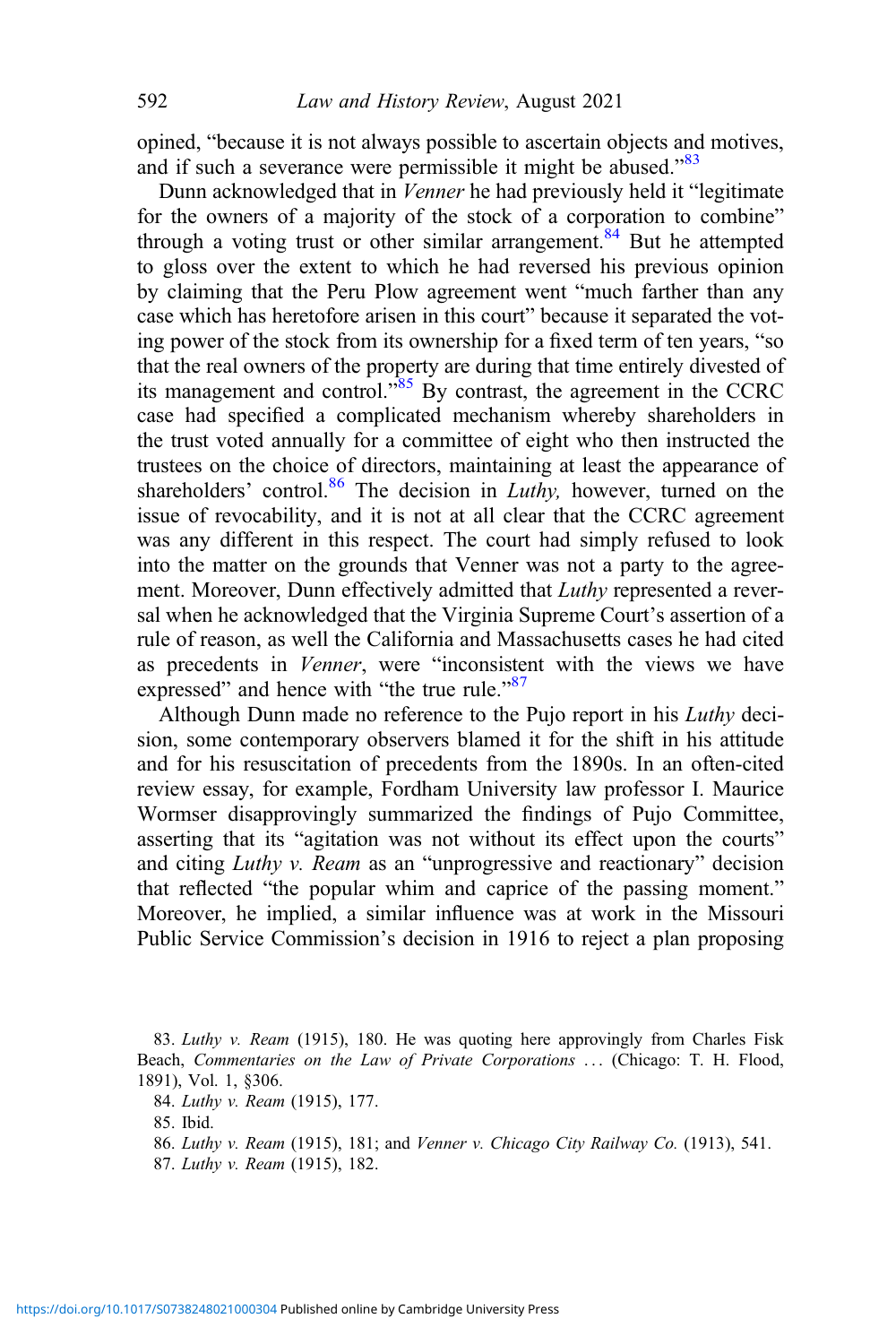a "just and reasonable" voting trust to reorganize the St. Louis & San Francisco Railroad.<sup>88</sup>

Other legal scholars applauded the new trend. Responding directly to Wormser, Marion Smith saw Luthy as the culmination of a set of decisions that began with the Shepaug Voting Trust Cases in 1890 and that collectively established the now "prevailing doctrine" that "a voting trust whereby the beneficial ownership in stock is separated from the voting power is contrary to public policy and illegal, except under certain circumstances."<sup>89</sup> The problem, in Smith's view, was to define the "certain circumstances" under which the courts would find voting trusts permissible. He attempted to articulate some basic principles in his article, and others made similar efforts around the same time. $90^\circ$  But considerable legal uncertainty remained. As [Figure 1](#page-18-0) shows, in the absence of statutory guidance, judges continued to be divided on the issue of whether voting trusts could be irrevocable, finding that they could not be in seven of the cases reported on the issue between 1916 and 1930, but deciding the other way in five.

#### Statutory Relief

With the legal status of irrevocable voting trusts increasingly unclear, state legislatures began to provide the statutory guidance needed to resolve the situation. Two states had responded to the first wave of judicial concern about voting trusts, but they had taken opposite positions on the issue. New York had amended the state's general corporation law in 1901 to permit any stockholder to enter into a written agreement to "transfer his stock to any person or persons for the purpose of vesting in him or them the right to vote thereon for a time not exceeding five years."<sup>91</sup> California, by contrast, made all voting trusts revocable. Responding to a decision by its high

88. I. Maurice Wormser, "The Legality of Corporate Voting Trusts and Pooling Agreements," Columbia Law Review 18 (1918): 123–36, at 127, 132. See also Vincent Dougherty and John J. Berry Jr., "The Voting Trust—Its Present Status," Georgetown Law Journal 28 (1940): 1121–28, at 1122. Cushing, however, downplayed the effect of the Pujo investigation in Voting Trusts, 26–30.

89. Smith, "Limitations on the Validity of Voting Trusts," 630.

90. "Corporate Voting Trusts—Validity—Banks," St. John's Law Review 1 (1926): 65-71; "Corporations—Validity of Voting Trusts," Southern California Law Review 1 (1928): 479–83; Robert W. Miller, "Voting Trusts," Indiana Law Journal 4 (1929): 600–606; and Cushing, Voting Trusts, ch. 3.

91. New York Legislature, "An Act to amend ... the general corporation law," approved April 16, 1901. New York later extended the term of a voting trust to 10 years in "An Act to amend the stock corporation law, generally," approved May 24, 1923.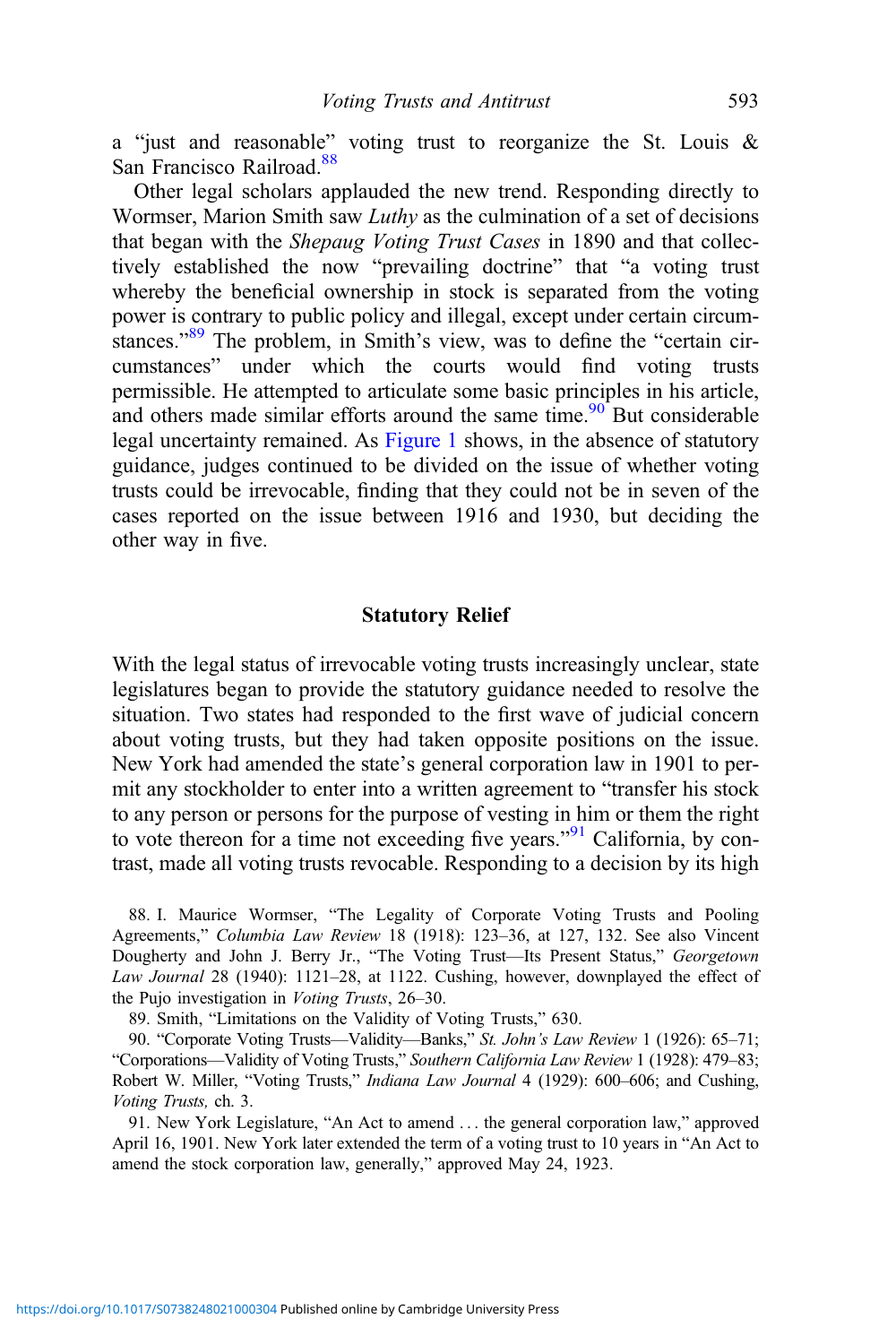court to enforce an irrevocable agreement, the legislature in 1905 enacted a "clarifying" amendment to its general incorporation law that limited the terms of such arrangements and mandated that they must always be revocable at the will of the shareholder.<sup>92</sup> Maryland followed New York's lead in 1908, but no other state adopted either the New York or the California model until fallout from the Pujo hearings induced an increasing number to adopt a statute like New York's. By 1940, twenty states (California now included) had enacted legislation legalizing irrevocable voting trusts but restricting their duration (usually to ten years), and by 1960, the number had increased to thirty-nine. The Model Business Corporation Act adopted by the American Bar Association in 1950 also included such a provision.<sup>93</sup>

These statutes made it possible for business people again to use voting trusts for purposes long regarded as legitimate, such as inducing lenders to come to the aid of corporations in financial difficulty. Thus, when the United States Food Products Corporation was reorganized in 1924, the bankers who underwrote the rescue created voting trusts for both classes of the new enterprise's shares. $94$  Similarly, voting trusts formed a key part of the plan to refinance the Fox Film Corporation and the Fox Theatres Corporation in  $1930.95$  In some cases, the courts themselves played an important role in setting up the trusts. For example, a 1937 plan to salvage the New York Title and Mortgage Company proposed placing the capital stock of the reorganized company in a voting trust whose trustees would be appointed by a state judge. $96$ 

Although the new statutes preserved voting trusts' traditional utility, the requirement that shareholders vote regularly to renew the agreements reduced their attractiveness for anticompetitive purposes. If promoters wanted shareholders to vote to continue the trust, they would have to pass along more of the monopoly gains to them or risk shareholder withdrawal. Not only that, but given the courts' changing views, it would no longer be advisable to limit the benefits to participants because disadvantaged minority shareholders

92. The case was Smith v. San Francisco & North Pacific Railway Co., the decision cited by Dunn in Venner v. Chicago City Railway Co. (1913). See California Legislature, "An act ... regulating the giving and use of proxies to vote corporate stock," approved February 27, 1905. For a case invalidating a voting trust on the basis of this act, see Simpson v. Nielson, 77 Cal. App. 297 (1926).

93. Wormser, "Legality of Corporate Voting Trusts," 125; Dougherty and Berry, "Voting Trust," 1124; and American Bar Foundation, Model Business Corporation Act Annotated (St. Paul: West Publishing Co., 1960), §32, 559–61. California, in a major reversal, allowed irrevocable voting trusts with a duration of 21 years. California Legislature, "An act ... relating to corporations," approved June 12, 1931.

94. "New Products Co. Lists Its Stock," New York Times, August 28, 1924, 25.

95. "Fox Boards Adopt New Financing Plan," New York Times, February 19, 1930, 22.

96. "New Plan to Save New York Title Co.," New York Times, December 3, 1937, 35.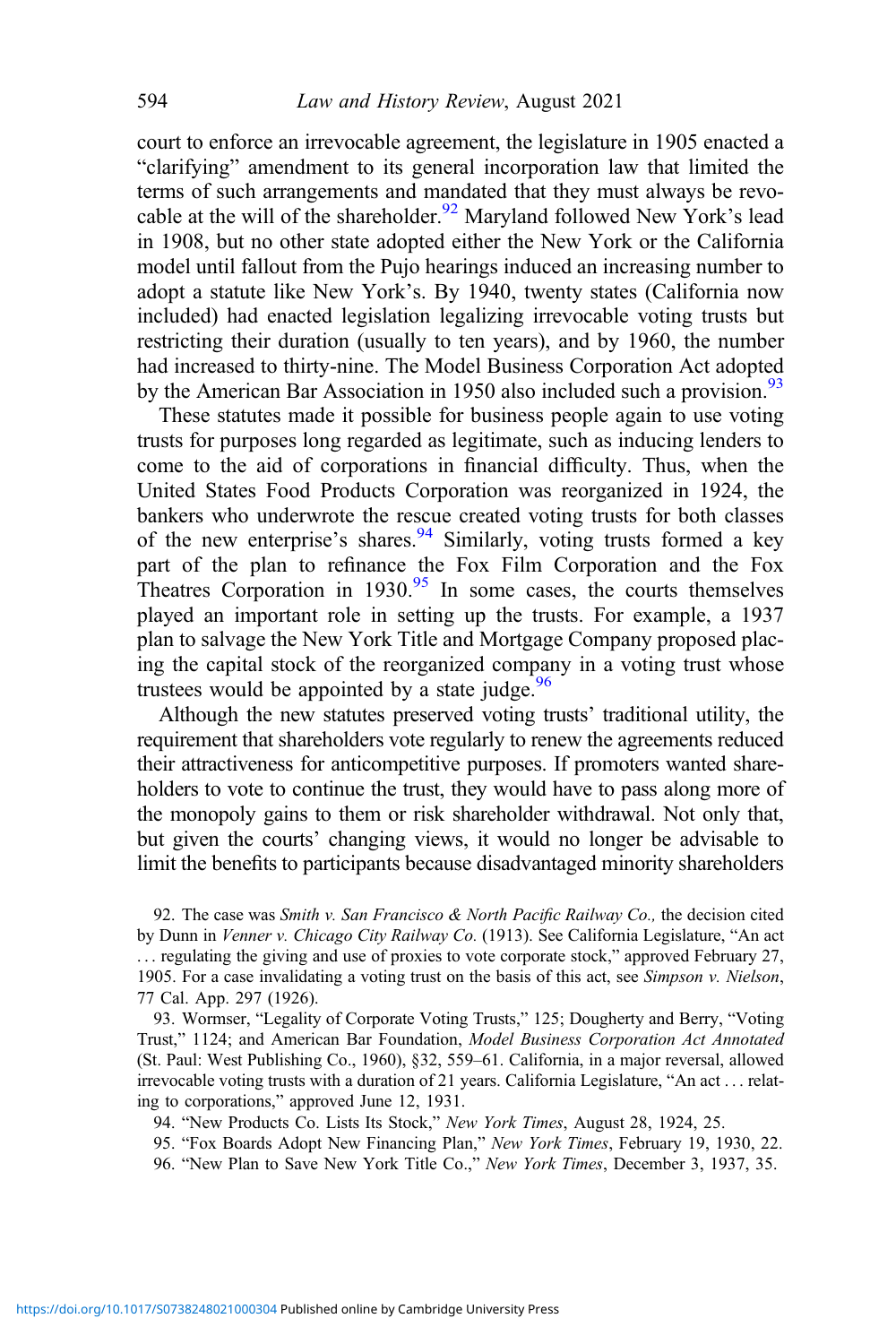were likely to sue. $\frac{97}{2}$  The courts, moreover, seem to have strictly enforced both the statutory time limits on voting trusts and the legal procedures for renewing the agreements. In one important decision, Delaware's chancery court held that a voting trust whose duration exceeded the statutory limit was invalid, even for the part of the term that was within the bounds of the law. $98$  The same court nullified a vote to extend a trust on the grounds that the members voted several years in advance of the agreement's expiration, whereas the statute required the vote to occur within a year of the trust's terminal date.<sup>99</sup> A New York court similarly abrogated a provision in a voting trust allowing the trustees to extend the agreement automatically at the end of its term. $100$ 

One indication of the effectiveness of the change is that reformers who railed against the use of voting trusts for monopoly control were no longer able to find many such agreements to criticize. William O. Douglas, a member of the newly formed Securities and Exchange Commission, declared at a Bankers Club luncheon in 1937 that voting trusts were "little more than a vehicle for corporate kidnapping," but he furnished no evidence to support his claim.<sup>101</sup> Adolph Berle and Gardiner Means complained about the use of voting trusts as a tool for separating ownership from control in their 1932 book, but they were able to muster few examples, and only one was really on the mark: the voting trust set up by Morgan to control the much-litigated Interborough Rapid Transit Company, which included an automatic renewal arrangement of the type that the courts would very soon invalidate.<sup>102</sup> Nor did the massive investigations of the late 1930s and early 1940s conducted by the Temporary National Economic Committee (TNEC) into "The Concentration of Economic Power" uncover much more. Although committee members interrogated the country's leading investment bankers, as well as other witnesses, about voting trusts whenever they caught wind of them, they turned up almost no examples. The committee questioned witnesses extensively about a 10-year voting trust that the Harrimans had created to pool stock held by family members and their associated companies in the private bank of Harriman Ripley & Company. It also reproduced documents about a deal in which members of the banking house of Ladenburg,

97. Derivative actions soared during the 1930s, as revelations of bad business behavior in the run-up to the crash made judges more sympathetic to shareholders' challenges. Coffee, Entrepreneurial Litigation, 36–40.

98. Perry v. Missouri-Kansas Pipe Line Co., 22 Del. Ch. 33 (1937).

99. Belle Isle Corp. v. Corcoran, 29 Del. Ch. 554 (1946).

100. Kittinger v. Churchill Evangelistic Assn., 151 Misc. 350 (N.Y. 1934).

101. "End of Banks' Rule in Industry Hinted," New York Times, March 25, 1937, 37.

102. Adolph A. Berle and Gardiner C. Means, The Modern Corporation and Private Property (New York: Harcourt, Brace & World, 1932), 73, 83.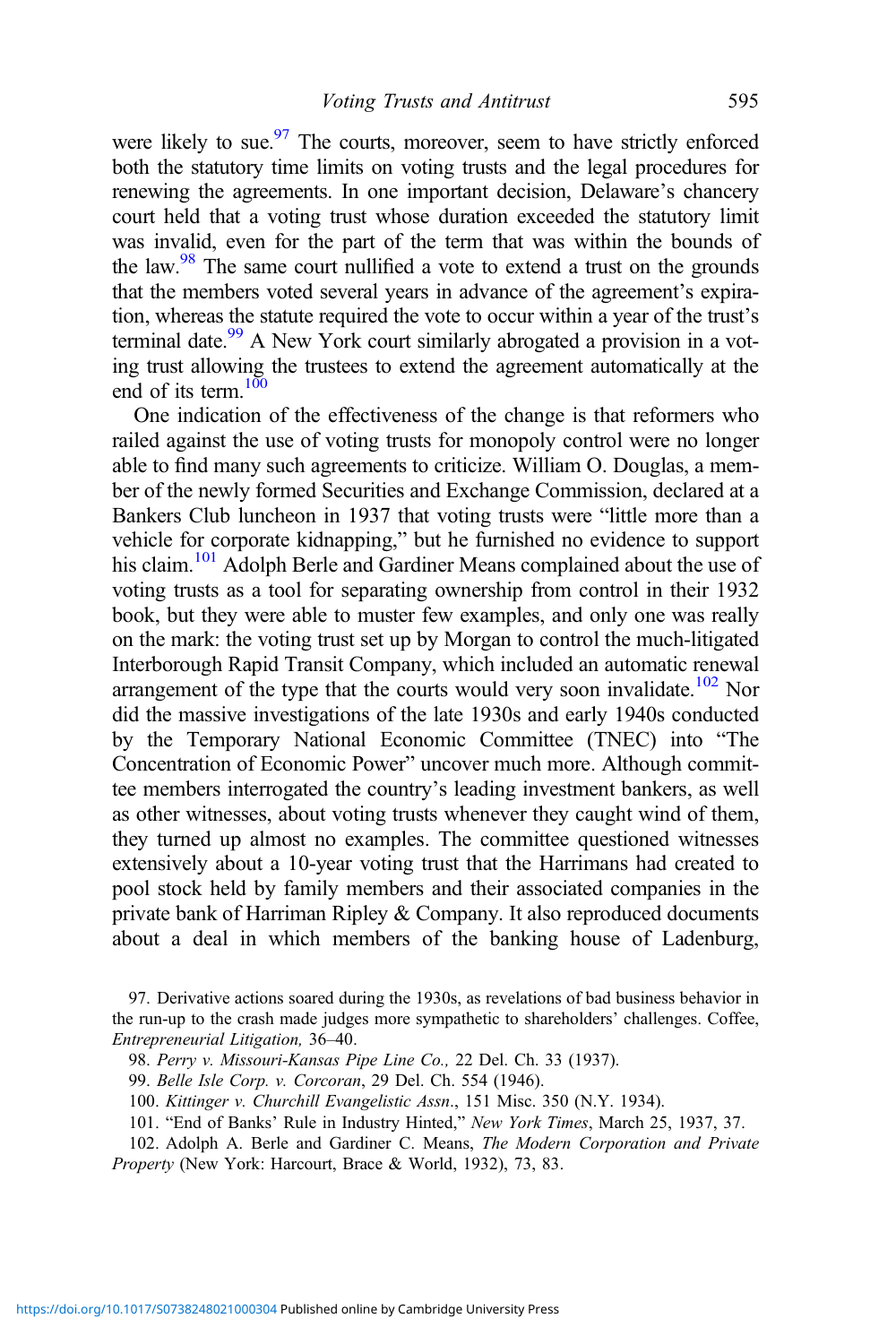Thalmann resigned from the voting trusts that managed a group of Pittsburgh utilities in order to sell their shares in those companies.<sup>103</sup> But that was all the TNEC managed to come up with. The contrast with the Pujo Committee's findings were striking. Voting trusts, it seemed, were no longer an important tool for bankers or anyone else to use to concentrate economic power.

The Pujo Committee had recommended that the federal government prohibit the use of voting trusts in national banks.<sup>104</sup> Congress took no action on this advice or on voting trusts more generally, but it did write a ban on certain kinds of interlocking directorates into the Clayton Act of 1914. Scholars generally agree that this ban significantly limited bank control of railroads.<sup>105</sup> We would add that the dramatic decline in bankers' use of voting trusts between the Pujo and TNEC investigations suggests that shareholders' lawsuits and the ensuing state statutes regulating voting trusts deserve equal credit for the disappearance of finance capitalism in the United States. We would also note that the Clayton Act's provision prohibiting corporate acquisitions if the effect "may be to substantially lessen competition ... or tend to create a monopoly" echoed the provisions restricting mergers that states were already writing into their general incorporation laws, setting up a symbiotic relationship between federal and state competition policy.<sup>106</sup> Hence when Illinois rewrote its general incorporation law in 1919, it in turn copied the Clayton Act's language into its own merger provision, making federal antitrust decisions relevant for interpreting Illinois corporation law.<sup>107</sup> In this way too, federal law bolstered state law and vice versa, rather than simply superseding it.

### Conclusion

Scholars have long recognized that the states' authority over their corporate creatures bolstered their antitrust powers in ways that were not available to

104. US House of Representatives, "Report of the Committee," 142.

105. Miguel Cantillo Simon, "The Rise and Fall of Bank Control in the United States: 1890–1939," American Economic Review 88 (1998): 1077–93; and Carola Frydman and Eric Hilt, "Investment Banks as Corporate Monitors in the Early Twentieth Century United States," American Economic Review 107 (2017): 1938–70.

106. Clayton Act, section 7 (15 U.S.C. § 18).

107. For an example, see Moody & Waters Co. v. Case-Moody Pie Corp., 354 Ill. 82 (1933), at 96–97.

<sup>103.</sup> See Temporary National Economic Committee, Hearings (Washington, DC: Government Printing Office, 1940), Part 22, 11,403–25, 11,519; and Part 24, 12,553, 12,860–65.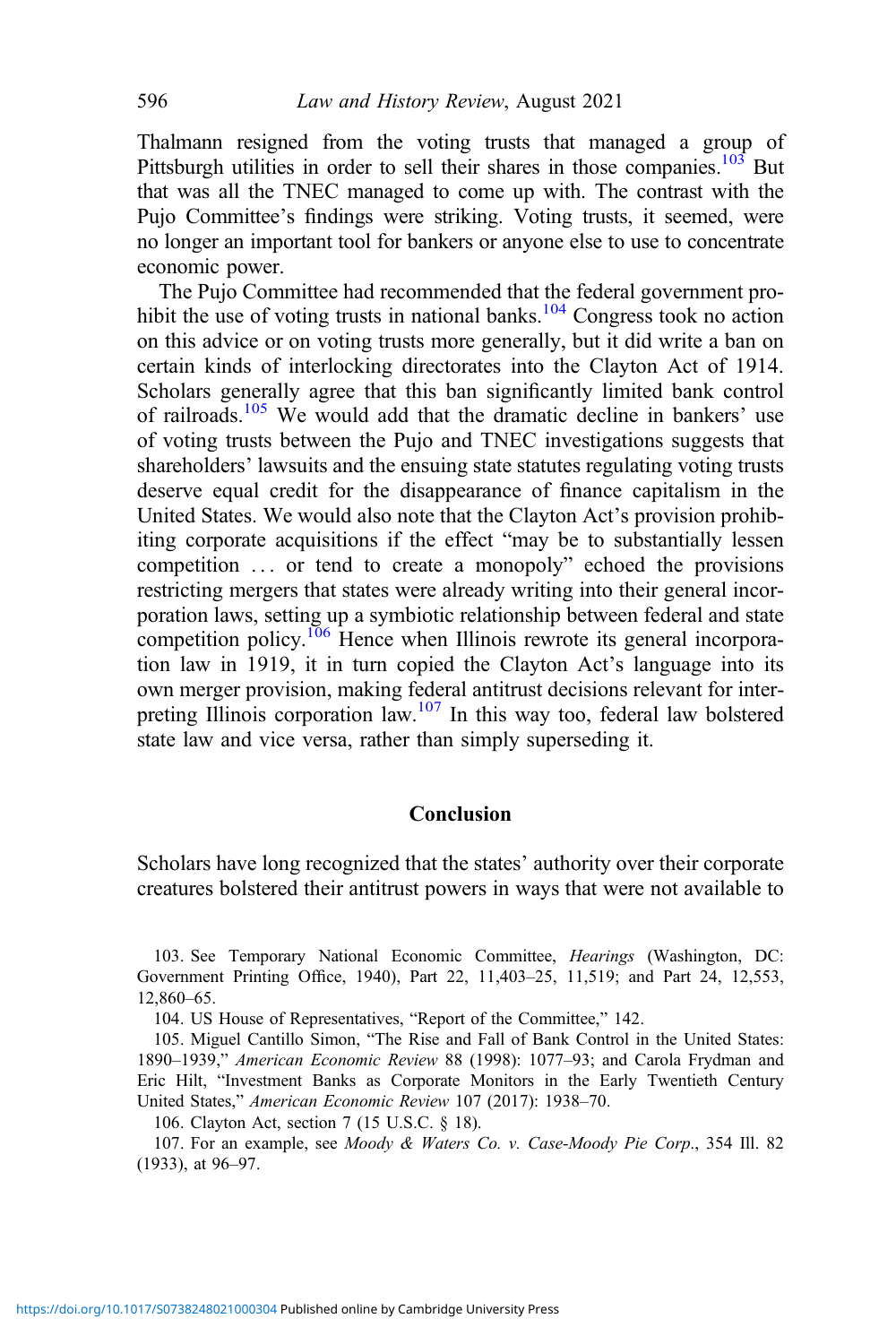the federal government. Our article adds to this literature—and also to the literature on private enforcement regimes and private attorneys general by highlighting the ways in which judges used lawsuits that minority shareholders brought against their own companies to further antitrust goals. Historically, judges had been reluctant to intervene in corporations' internal affairs and were particularly wary of shareholders' challenges to directors' business decisions. By the end of the nineteenth century, however, they had come to view shareholders' private actions as potentially useful checks on anticompetitive conduct. Concerned to forestall further concentrations of economic power, judges who normally would not have allowed shareholders to challenge the business judgment of their corporations' officers found ways to encourage them to block anticompetitive mergers.

They also reconsidered the legitimacy of voting trusts. Again, judges had historically seen nothing wrong with such agreements. If a majority of shareholders wanted to combine their interests for the purposes of control, there was nothing legally to prevent them, as long as they did not exploit their power to oppress minority shareholders. However, evidence that the device was being used for anticompetitive purposes—first by Standard Oil and other industrial trusts and then by J.P. Morgan and allied bankers in the money trust—led judges to regard the enforcement of shareholders' voting rights as a critical tool of public policy, and they increasingly invalidated agreements that irrevocably transferred corporate voting rights to a set of trustees.

Judges' changing treatment of shareholders' suits in turn provoked state legislatures to respond. Because the case law develops in piecemeal fashion, with some judges pushing the legal rules in novel directions and others adhering to older precedents, this type of private regulatory enforcement could heighten legal uncertainty. Thus a number of states rewrote their general incorporation laws to make it illegal for corporations to merge for anticompetitive purposes, transforming what had been derivative suits into direct actions and effectively lowering the bar for shareholders to enforce competition. Similarly, judges' growing willingness to invalidate irrevocable voting trusts led most states to legalize the devices but only for limited periods of time. These statutes restored the utility of voting trusts for purposes that the courts had traditionally regarded as legitimate, such as reorganizing companies in financial distress, but they also reduced the trusts' effectiveness for consolidating economic power.

Scholars have long appreciated the complex matrix of enforcement regimes that developed at both the national and state levels through public and private antitrust suits, but they have neglected the ways in which shareholder actions and changes in state corporation law and equity jurisprudence shaped competition policy. Our study of the lawsuits brought by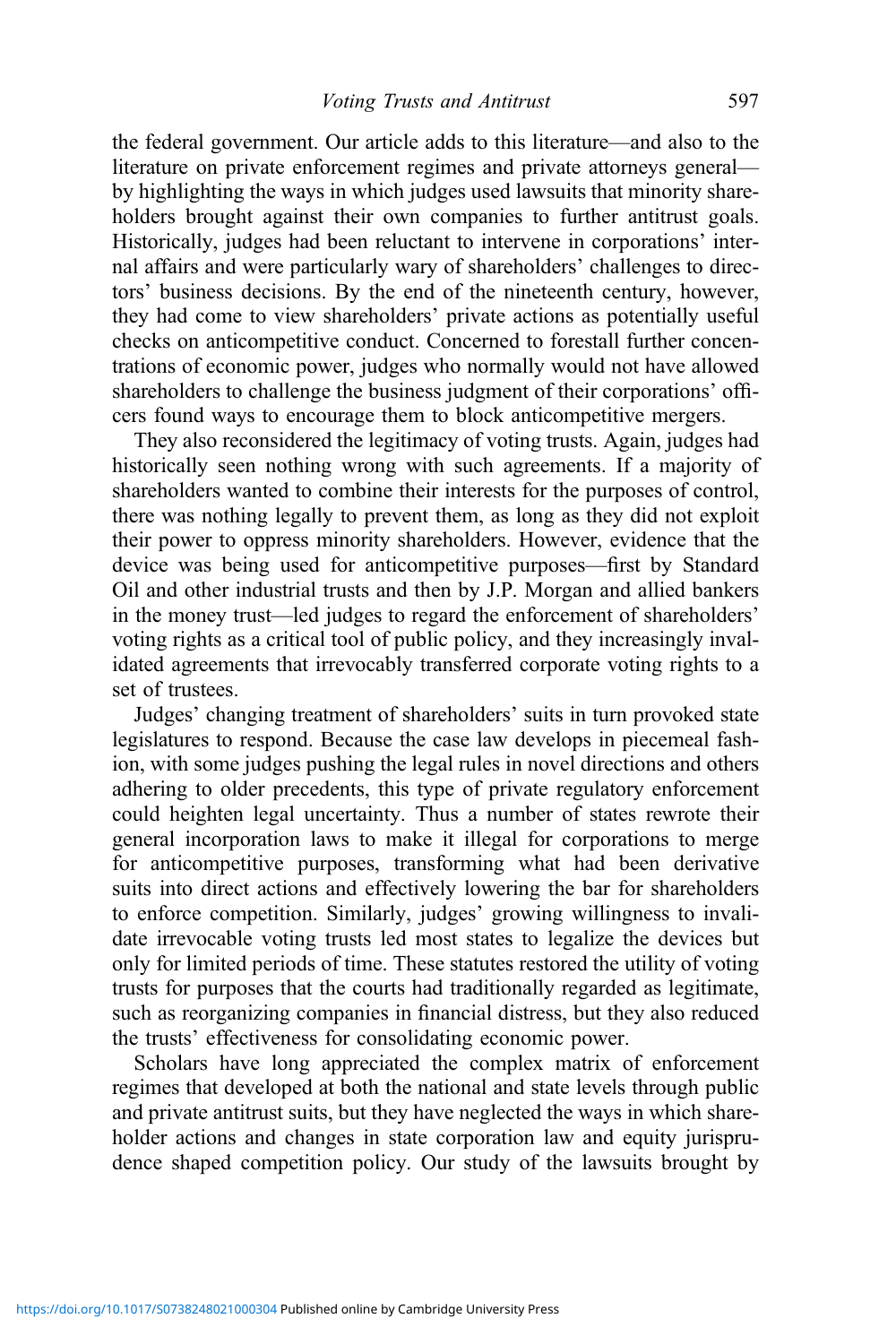shareholders to challenge anticompetitive mergers and irrevocable voting trusts has begun to redress this imbalance. Not only did these actions reinforce contemporary initiatives in the antitrust arena, they also mattered over the long run, reducing the arsenal of weapons that the wealthy and powerful could deploy for anticompetitive purposes and transforming "each and every stockholder" into a potential competition watchdog.

| Year | Case                                                 | Citation                   | Ruling against<br>irrevocability? | Ruling against<br>voting trust? |
|------|------------------------------------------------------|----------------------------|-----------------------------------|---------------------------------|
| 1867 | Brown v. Pacific Mail 4 F. Cas. 420<br>Steamship Co. |                            | N <sub>0</sub>                    | No                              |
| 1870 | Faulds v. Yates                                      | 57 Ill. 416                | Unclear                           | N <sub>0</sub>                  |
| 1885 | Hafer $v. N.Y., L.E.$<br>and $W$ . R.R.              | 9 Ohio Dec.<br>Reprint 470 | Yes                               | Yes                             |
| 1886 | Griffith v. Jewett                                   | 9 Ohio Dec.<br>Reprint 627 | Yes                               | In part                         |
| 1887 | Woodruff v. Dubuque 30 F. 91<br>and $S. C. R. Co.$   |                            | Yes                               | In part                         |
| 1887 | Vanderbilt v. Bennett 6 Pa. C. C. 193<br>et al.      |                            | Yes                               | Yes                             |
| 1887 | Moses v. Scott                                       | 84 Ala, 608                | Yes                               | Yes                             |
| 1890 | Shelmerdine v. Welsh 20 Phil. 199                    |                            | No.                               | No                              |
| 1890 | Shepaug Voting Trust 60 Conn. 553<br>Cases           |                            | Yes                               | Yes                             |
| 1891 | Cone v. Russell &<br><b>Mason</b>                    | 48 N.J. Eq. 208            | Yes                               | Yes                             |
| 1892 | Clarke v Central<br>Railroad & Banking<br>Co.        | 50 F. 338                  | Yes                               | Yes                             |
| 1892 | Railway Co. v. State                                 | 49 Ohio St. 668            | Yes                               | No                              |
| 1892 | Greene v. Nash                                       | 85 Me. 148                 | No                                | No                              |
| 1893 | Mobile and Ohio R.R. 98 Ala. 92<br>Co. v. Nicholas   |                            | No                                | No                              |
| 1893 | White v. Thomas<br>Inflatable Tire Co.               | 52 N.J. Eq. 178            | Yes                               | Yes                             |
| 1895 | Hey v. Dolphin                                       | 71 N.Y.S. 627              | No                                | No                              |
| 1895 | Gage v. Fisher                                       | 5 N.D. 297                 | Yes                               | Yes                             |
|      |                                                      |                            |                                   | (Continued)                     |

# Appendix. List of Cases for Figure 1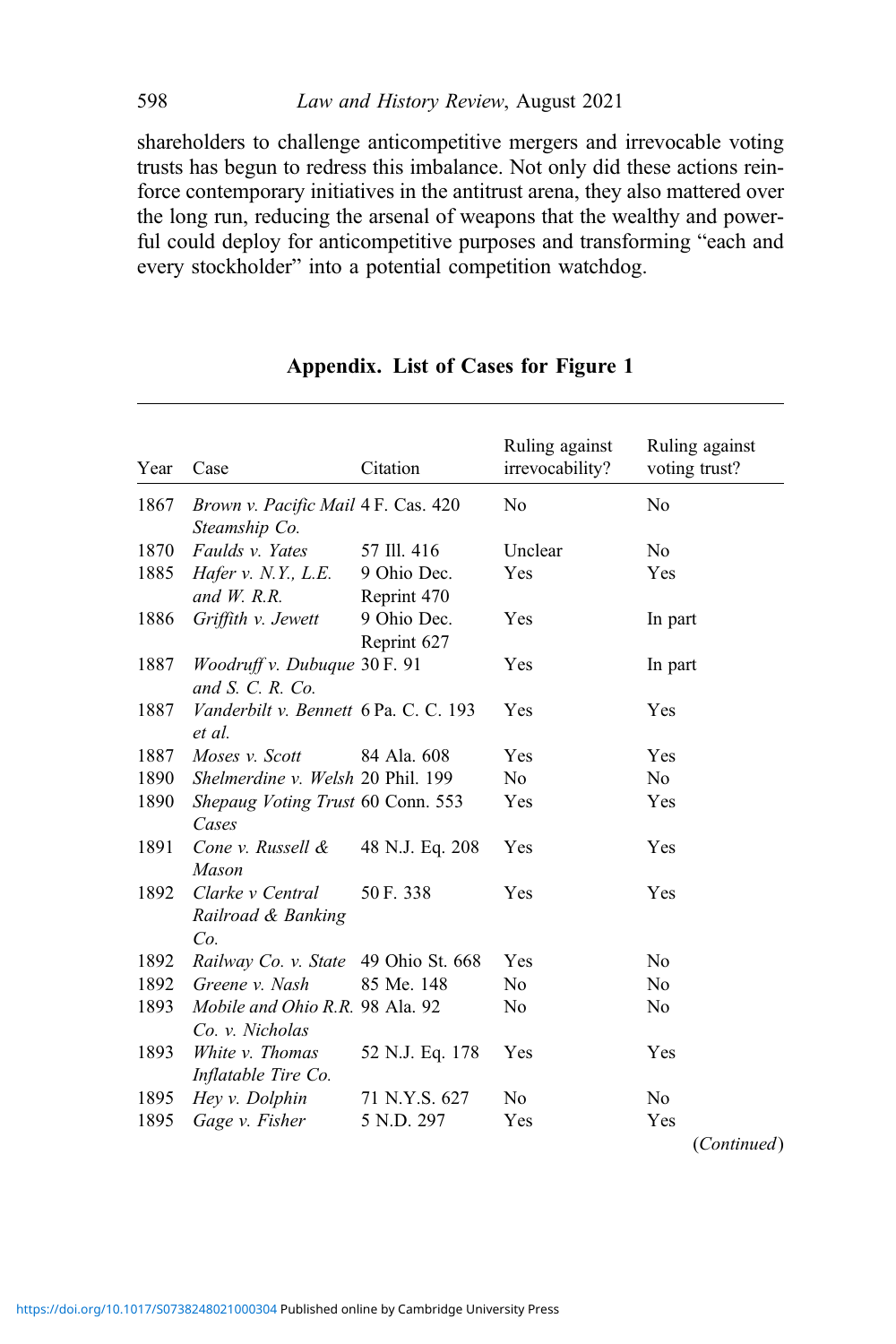| Year | Case                                                          | Citation        | Ruling against<br>irrevocability? | Ruling against<br>voting trust? |
|------|---------------------------------------------------------------|-----------------|-----------------------------------|---------------------------------|
| 1896 | Harvey v. Linville<br>Imp. Co.                                | 118 N.C. 693    | Yes                               | Yes                             |
| 1897 | Smith<br>v. San Francisco &<br>North Pacific<br>Railway Co.   | 115 Cal. 584    | No                                | No                              |
| 1900 | Brightman v. Bates                                            | 175 Mass. 105   | No                                | No                              |
| 1900 | Clowes v. Miller                                              | 60 N.J. Eq. 179 | Yes                               | Yes                             |
| 1900 | Kreissl v. Distilling<br>Co. of Am.                           | 61 N.J. Eq. 5   | Yes                               | Yes                             |
| 1900 | Chapman v. Bates                                              | 61 N.J. Eq. 658 | No                                | No                              |
| 1902 | Sullivan v. Parkes                                            | 74. N.Y.S. 787  | Yes                               | Yes                             |
| 1904 | Warren v. Pim                                                 | 66 N.J. Eq. 353 | Unclear                           | Yes                             |
| 1905 | Gray v. Bloomington 120 Ill. App. 159<br>& N. Railway         |                 | No                                | No                              |
| 1908 | Morel v. Hoge                                                 | 130 Ga. 625     | Yes                               | Yes                             |
| 1909 | Bridgers v. Stanton                                           | 150 N.C. 216    | Yes                               | Yes                             |
| 1909 | Sheppard<br>v. Rockingham Power<br>Co.                        | 150 N.C. 776    | Yes                               | Yes                             |
| 1909 | White v. Snell                                                | 35 Utah 434     | Unclear                           | No                              |
| 1910 | Carnegie Trust<br>Co. v. Security Life<br>Ins. Co. of America | 111 Va. 1       | No                                | No                              |
| 1910 | Boyer v. Nesbitt                                              | 227 Pa. 398     | No                                | No                              |
| 1910 | Bridgers v. First Nat. 152 N.C. 293<br>Bank                   |                 | Yes                               | Yes                             |
| 1910 | Hall v. Merrill<br>Trust Co.                                  | 106 Me. 465     | No                                | No                              |
| 1911 | Ecker v. Kentucky<br>Refining Co.                             | 144 Ky. 264     | No                                | No                              |
| 1911 | Winsor<br>v. Commonwealth<br>Coal Co.                         | 63 Wash, 62     | No                                | No                              |
| 1911 | Commonwealth ex<br>rel. Clark<br>v. Roydhouse                 | 233 Pa. 234     | Yes                               | Yes                             |
| 1912 | Bowditch v. Jackson 76 N.H. 351<br>Co.                        |                 | No                                | No                              |

Appendix. (Continued.)

(Continued)